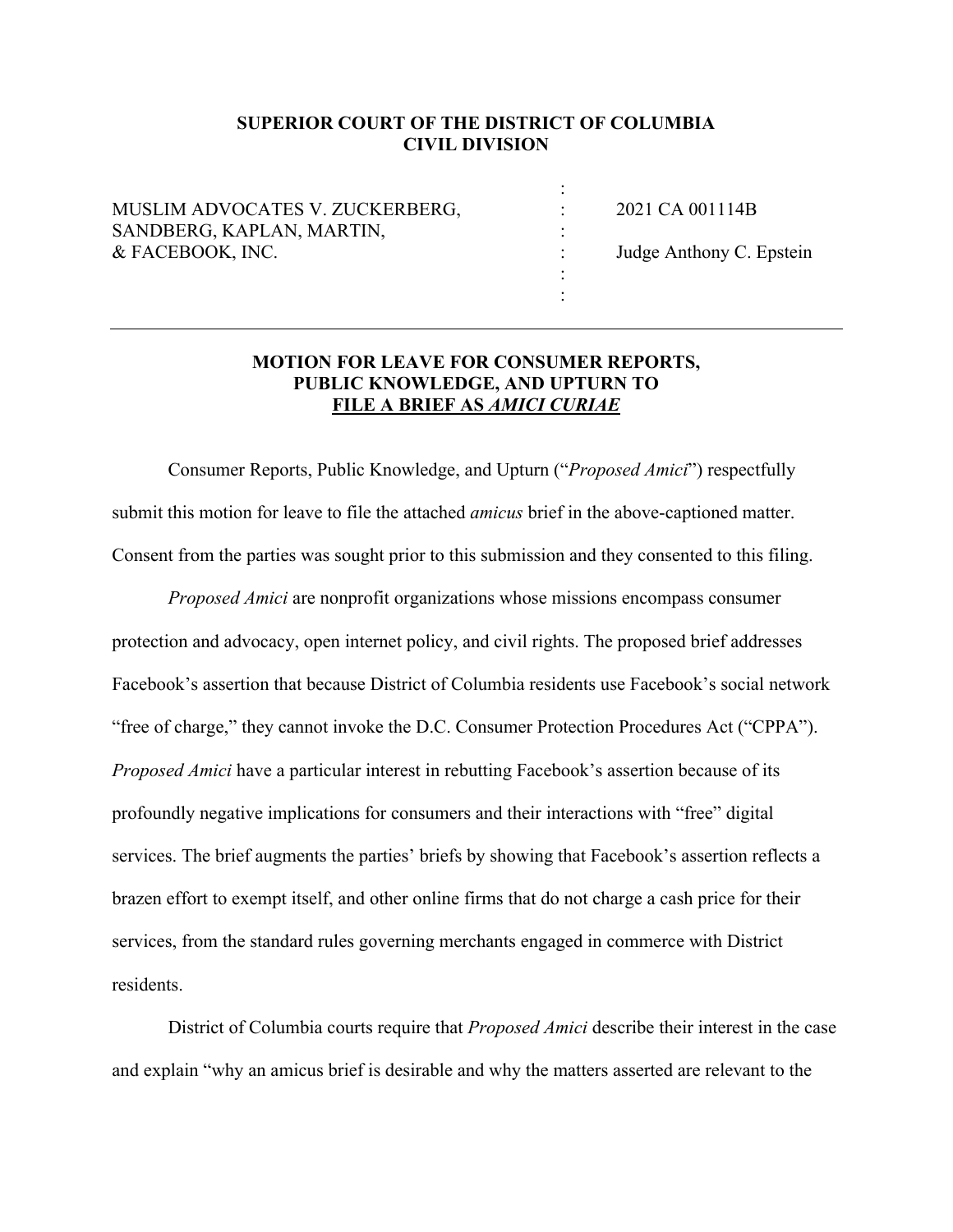disposition of the case." D.C. App. R. 29(a)(3). Based on that standard, the Court should grant leave to file the attached amicus brief for two key reasons:

First, *Proposed Amici* have a strong and demonstrable interest in the proper outcome of this fundamental issue. Facebook's reasoning—that its conduct lies beyond the reach of the CCPA because it offers its products and services for "free"—would, if accepted by the Court, dramatically undermine consumers' rights. Facebook asks for a categorical exclusion that would deny District residents the benefit of consumer protection law in all of their interactions with the company. But if the CPPA is inapplicable to Facebook's relationships with users simply because Facebook does not charge a cash price, then the CPPA—and perhaps other consumer protection laws—could be deemed inapplicable to consumer relationships with a broad swath of the most profitable and powerful merchants in the U.S. economy. These other merchants potentially include those who offer insurance and mortgage brokerage services, e-commerce platforms, comparison shopping sites, free gaming sites, and other social media platforms. All these online commercial activities suddenly could be beyond the reach of consumer protection law. Because Facebook's argument implicates the precise interests that *Proposed Amici* seek to protect (including consumer rights, civil rights, fair marketplaces, and affordable access to technology), they have a strong and demonstrable interest in the proper resolution of this fundamental issue.

Second, *Proposed Amici* provide a perspective on matters relevant to the resolution of this issue that is not merely duplicative of that offered by the parties. The parties necessarily focus on questions of the CPPA's applicability to, and the standing of, the particular plaintiff and the particular misrepresentations it alleges. By contrast, *Proposed Amici* are focused on the potential of Facebook's arguments to harm consumers writ large. As *Proposed Amici* show, Facebook has proffered an argument that, if accepted, could allow digital platforms to reap

2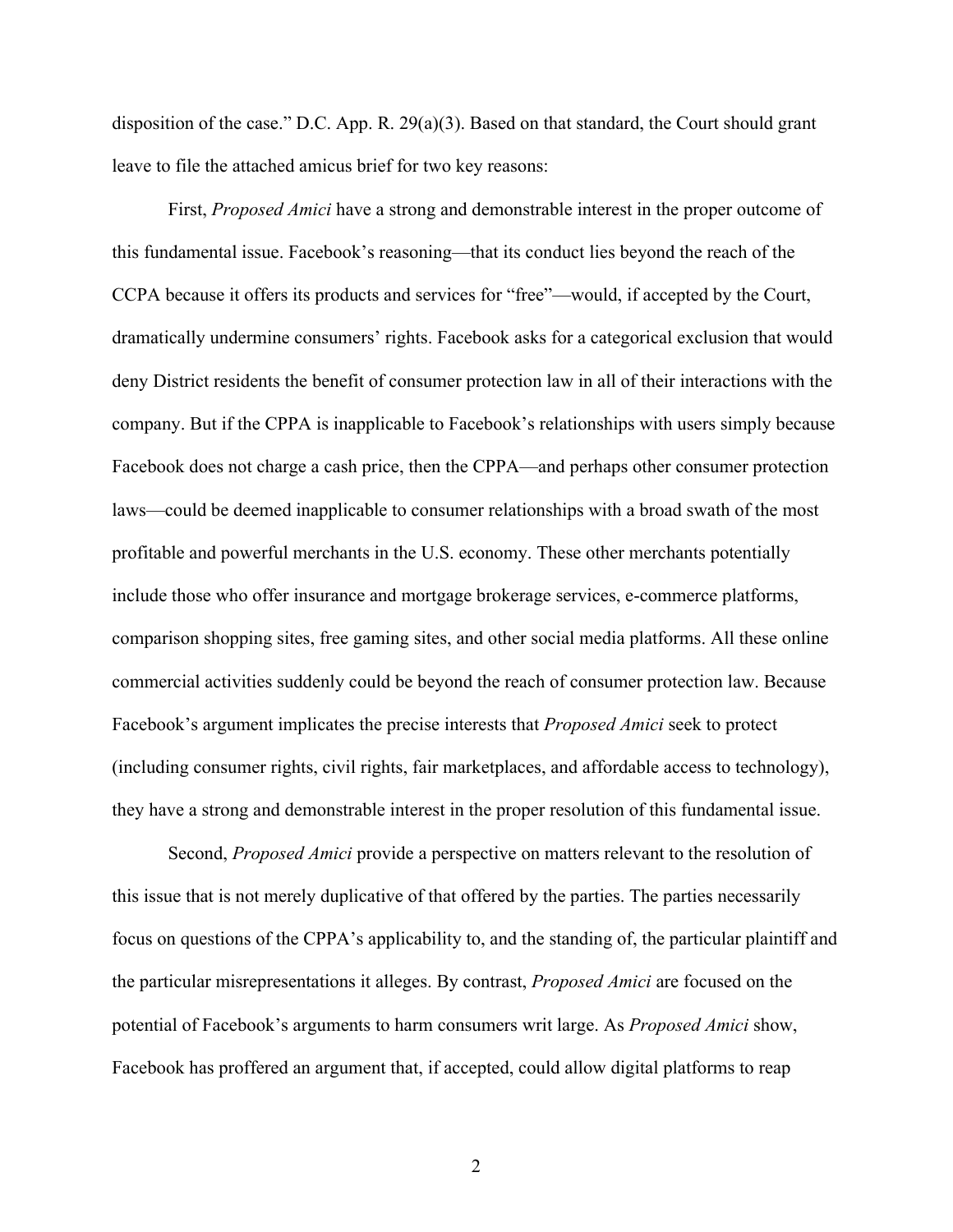billions of dollars in annual profit while escaping any legal accountability to consumers for the goods and services they offer (even if defective or harmful) and the methods by which they promote them (even if deceptive or fraudulent).

*Proposed Amici* have extensive expertise in consumer protection and digital rights that could assist the Court in understanding how, under the CPPA, Facebook users are consumers, Facebook is a merchant, and the requisite merchant-consumer relationship between the parties exists. More broadly, *Proposed Amici*'s perspective on the effort by Facebook (a trillion-dollar company with nearly 200 million U.S. users and hundreds of thousands of users in the District) to exempt itself from the CPPA would illuminate how a ruling in Facebook's favor on this point would grossly undermine consumer protection in the online marketplace.

For the foregoing reasons, Consumer Reports, Public Knowledge, and Upturn respectfully request that the Court grant this motion and order that the proposed *amicus* brief attached hereto is deemed filed.

Dated: December 6, 2021

Respectfully submitted,

/s/ *Kristen G. Simplicio* Kristen G. Simplicio [977556] TYCKO & ZAVAREEI LLP 1828 L Street NW, Suite 1000 Washington, DC 20036 (202) 973-0900 [ksimplicio@tzlegal.com](mailto:ksimplicio@tzlegal.com)

*Counsel of record for Amici Curiae Consumer Reports, Public Knowledge, and Upturn*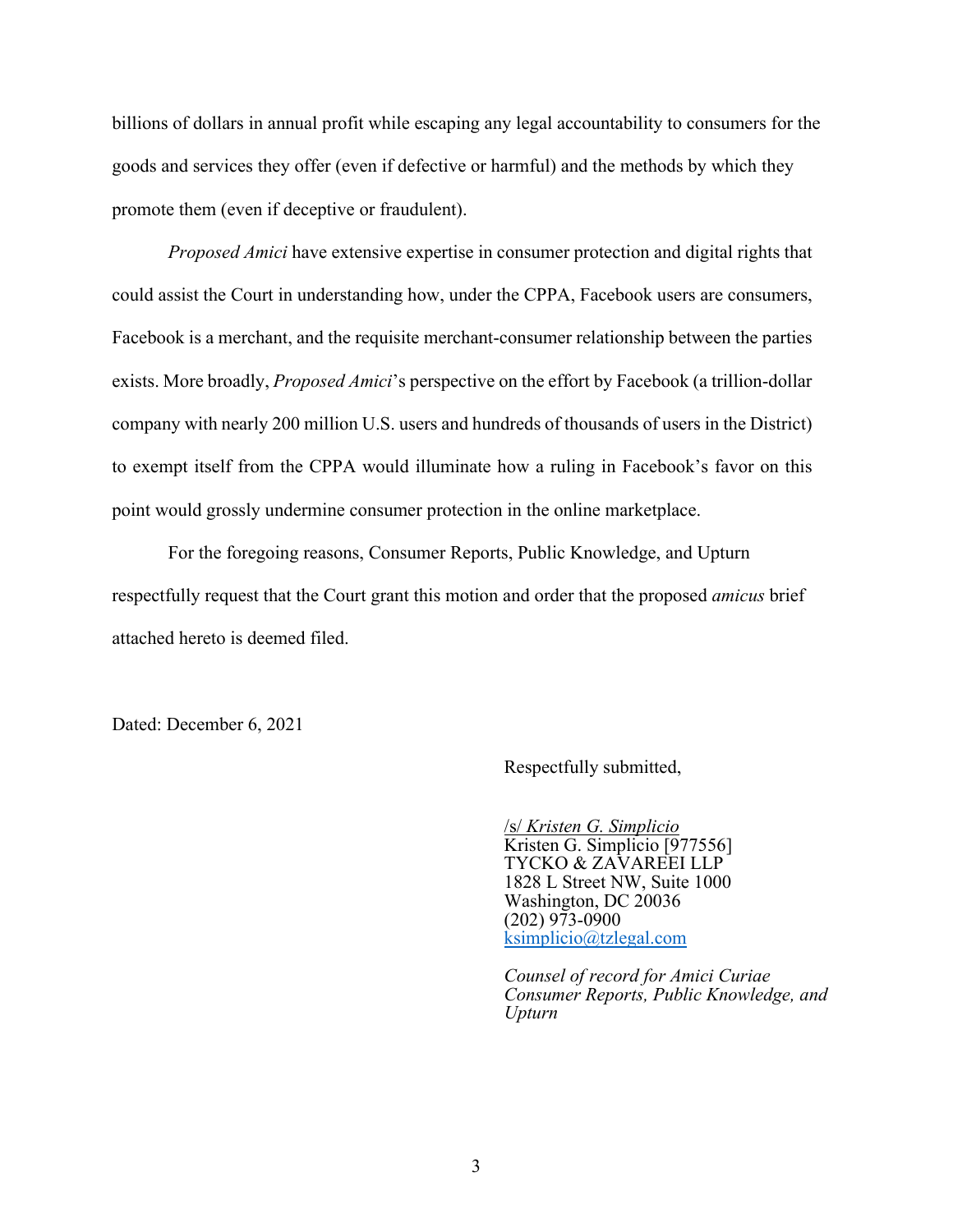-and-

#### **TECH ACCOUNTABILITY & COMPETITION PROJECT**

David Dinielli (*pro hac vice* forthcoming) MFIA Clinic, Yale Law School 127 Wall Street P.O. Box 208215 New Haven, CT 06520 (323) 547-6325 [david.dinielli@yale.edu](mailto:david.dinielli@yale.edu)

*Counsel of record for Amici Curiae Consumer Reports, Public Knowledge, and Upturn*[1](#page-3-0)

<span id="page-3-0"></span><sup>&</sup>lt;sup>1</sup> This motion and brief were brief prepared in part by Abby Lemert, Eleanor Runde & Shunhe Wang, students in a Yale Law School clinic, but do not represent the views of the Yale Law School, if any.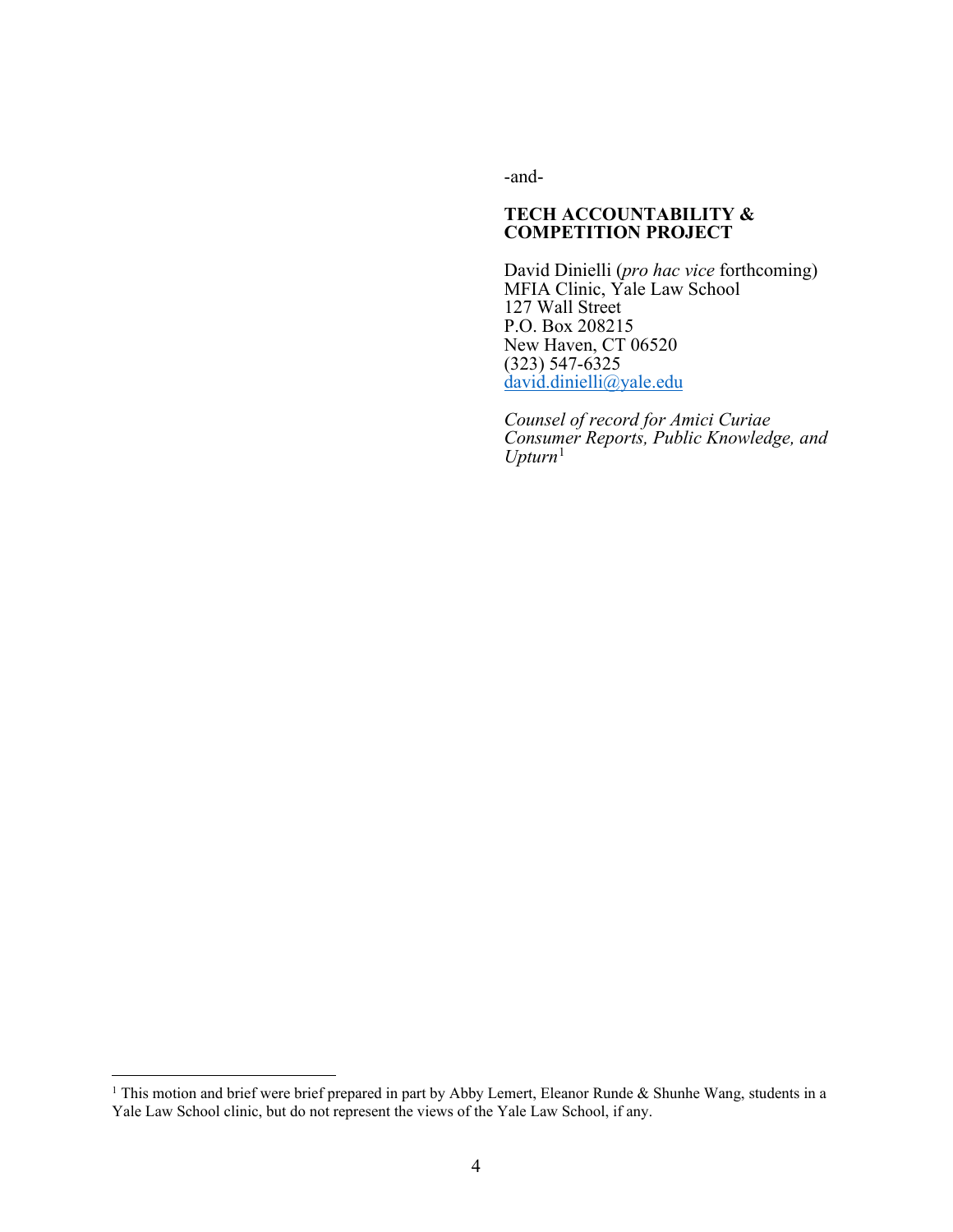## **CERTIFICATE OF SERVICE**

I certify that, on the 6th day of December 2021, a copy of the foregoing Motion for Consumer Reports, National Consumers League, Public Knowledge, and Upturn to File a Brief as *Amici Curiae* and enclosed Memorandum of Consumer Reports, Public Knowledge, and Upturn as to *Amici Curiae* were served via Case File Express on all parties.

> /s/ *Kristen G. Simplicio* Kristen G. Simplicio [977556] **TYCKO & ZAVAREEI LLP** 1828 L Street NW, Suite 1000 Washington, DC 20036 (202) 973-0900 [ksimplicio@tzlegal.com](mailto:ksimplicio@tzlegal.com)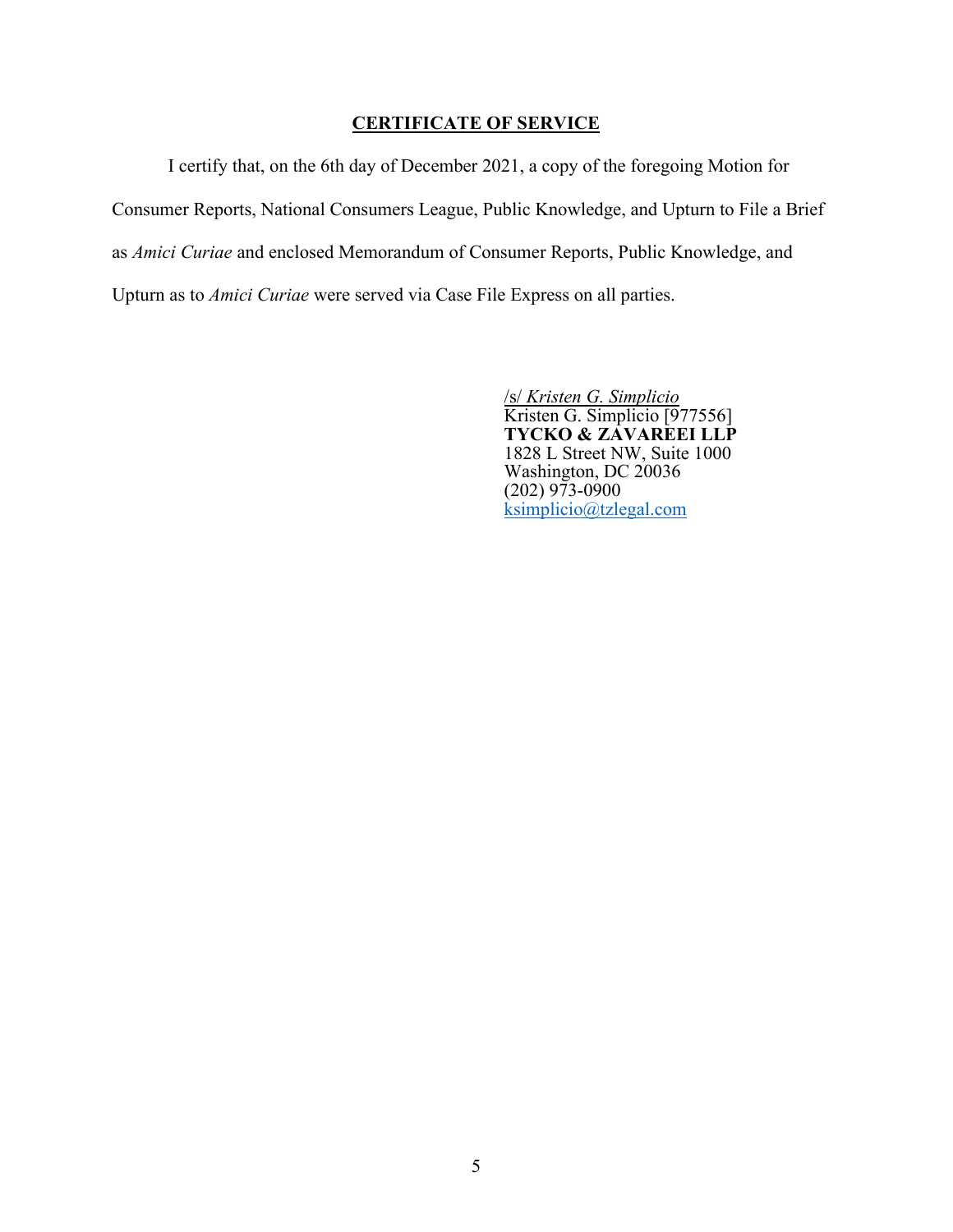# **SUPERIOR COURT OF THE DISTRICT OF COLUMBIA CIVIL DIVISION**

| MUSLIM ADVOCATES V. ZUCKERBERG,<br>SANDBERG, KAPLAN, MARTIN, & FACEBOOK | ٠ | 2021 CA 001114B<br>Judge Anthony C. Epstein |
|-------------------------------------------------------------------------|---|---------------------------------------------|
|-------------------------------------------------------------------------|---|---------------------------------------------|

## **[PROPOSED] MEMORANDUM OF CONSUMER REPORTS, PUBLIC KNOWLEDGE, AND UPTURN AS** *AMICI CURIAE*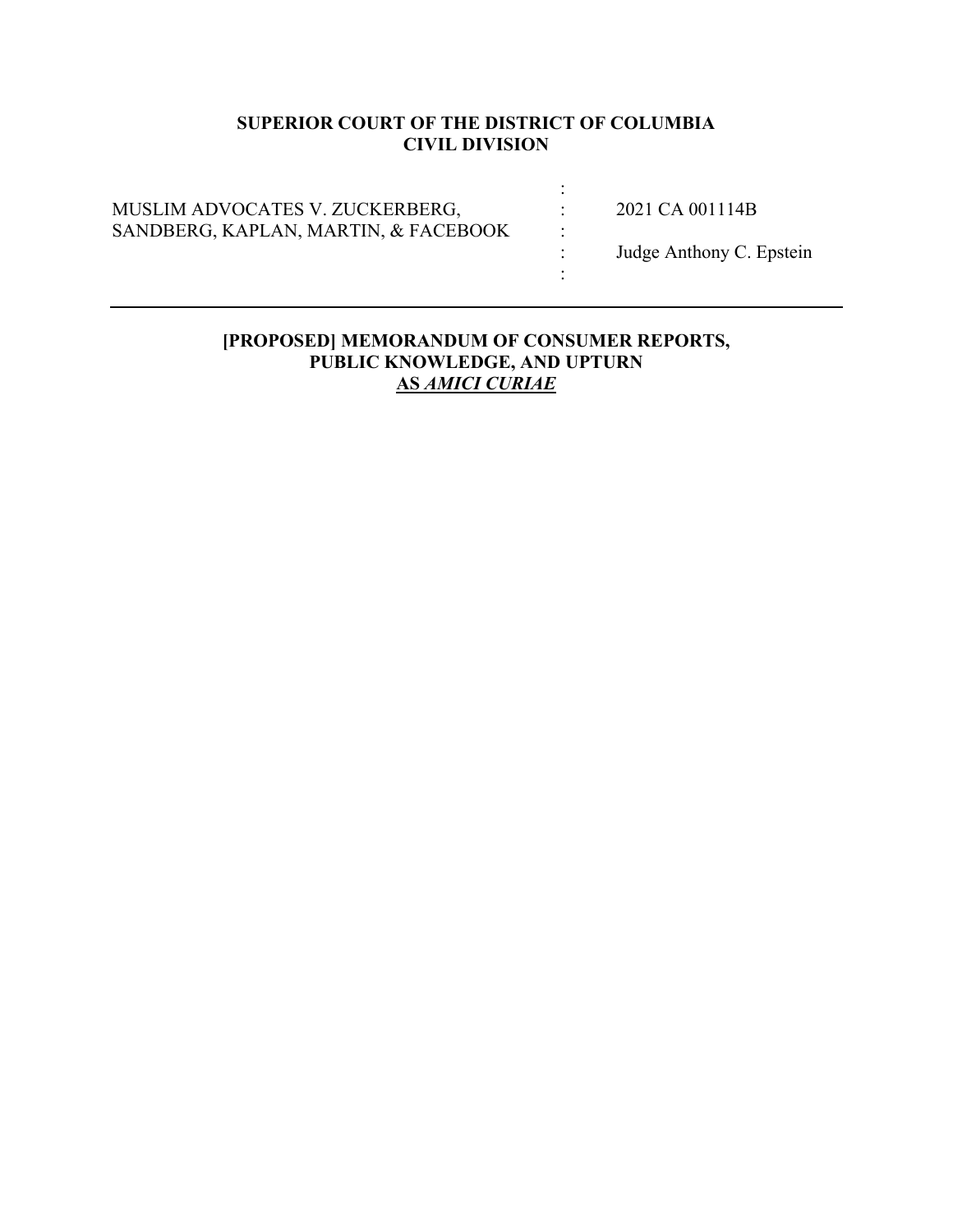|  | <b>TABLE OF CONTENTS</b> |
|--|--------------------------|
|  |                          |

| I.                                                                                     |
|----------------------------------------------------------------------------------------|
| The D.C. Superior Court has already implicitly recognized a consumer-merchant<br>A.    |
| <b>B.</b>                                                                              |
| i.                                                                                     |
| 1.<br>Users provide valuable consideration by expending time and attention on          |
| 2.<br>Users provide valuable consideration by parting with personal data that power    |
| 3.                                                                                     |
| ii.<br>Facebook users are consumers because they receive Facebook's consumer goods. 11 |
| iii.<br>Facebook users are consumers because they provide economic demand for          |
| $C$ .                                                                                  |
|                                                                                        |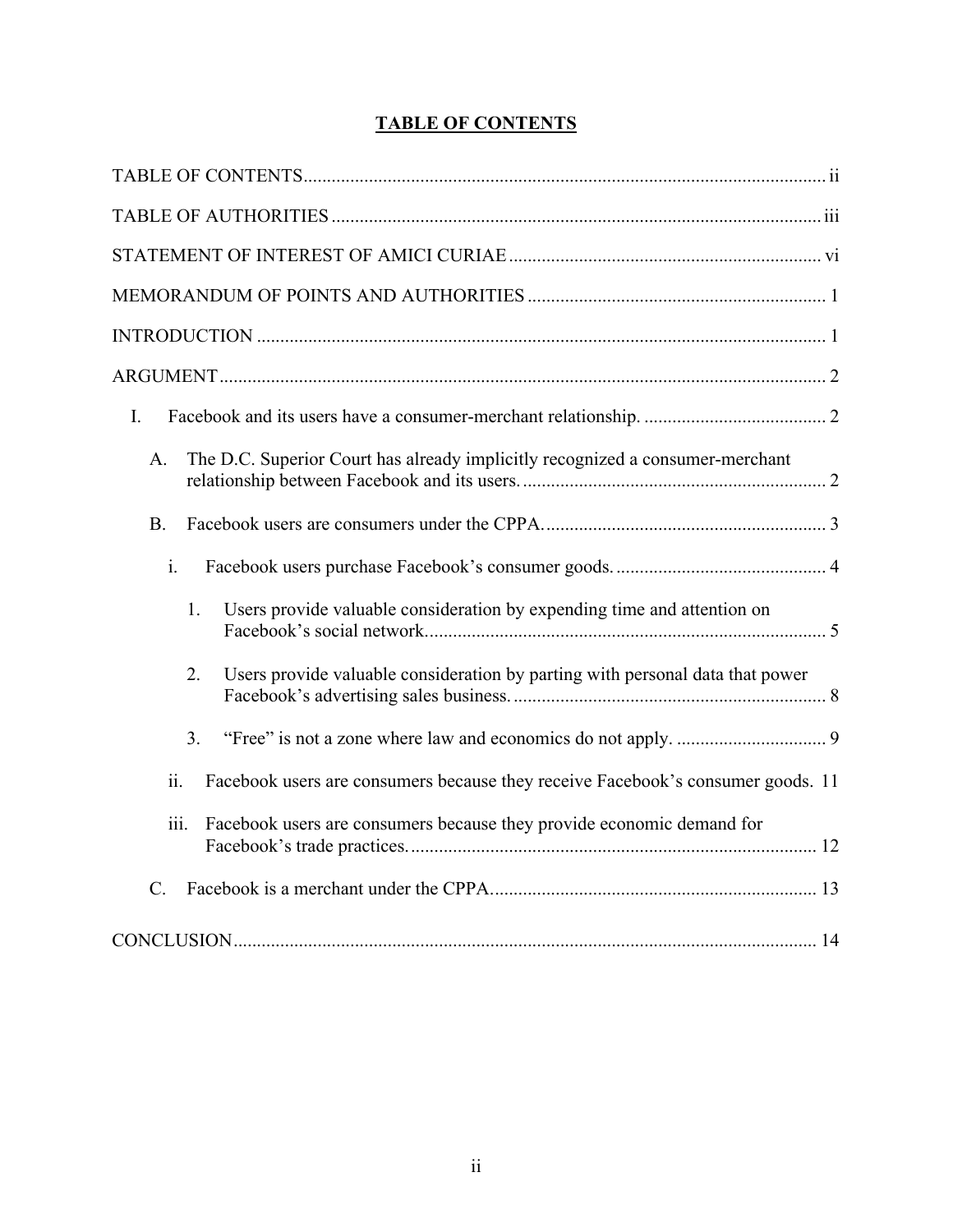# **TABLE OF AUTHORITIES**

# **Cases**

| Archie v. U.S. Bank, N.A., Series 2016-CTT,                          |
|----------------------------------------------------------------------|
| District of Columbia v. Facebook,                                    |
| Ford v. Chartone, Inc.,                                              |
| Ihebereme v. Capital One, N.A.,                                      |
| Iowa v. McFarland,                                                   |
| King v. Industrial Bank of Washington,                               |
| Navajo Nation v. United States Dep't of Interior,                    |
| Osseiran v. Int'l. Fin. Corp.,                                       |
| Roberts v. United States,                                            |
| Save Immaculata/Dunblane, Inc. v. Immaculata Preparatory Sch., Inc., |
| Snowder $v$ . D.C.,                                                  |
| Stone v. Landis Const. Co.,                                          |
| Sundberg v. TTR Realty, LLC,                                         |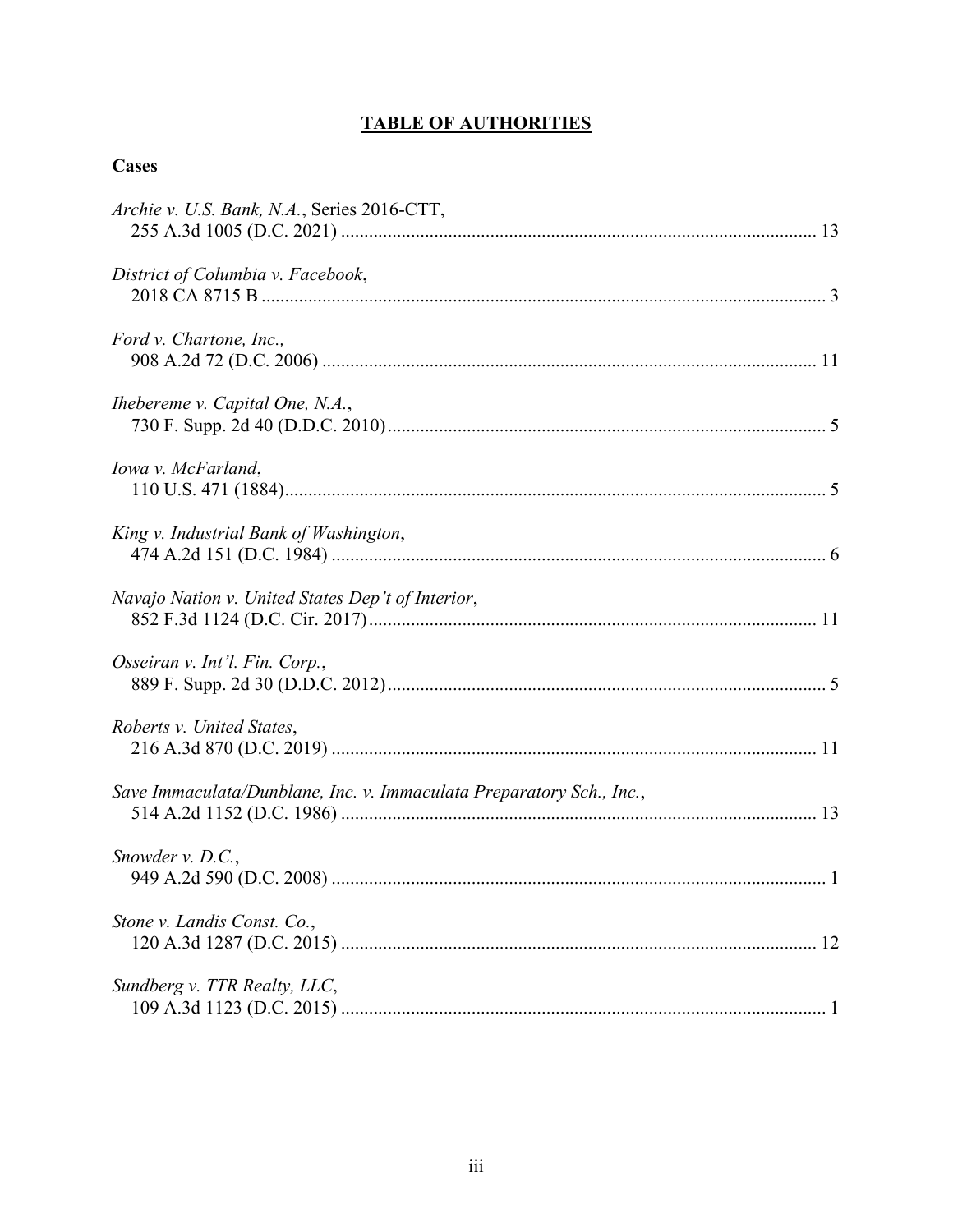# **Statutes**

# **Other Authorities**

| Catherine Hiley, How Much of Your Time Is Screen Time?,<br>Uswitch (June 15, 2021), https://www.uswitch.com/mobiles/screentime-report/ 7                                                                                              |
|---------------------------------------------------------------------------------------------------------------------------------------------------------------------------------------------------------------------------------------|
| Dan Ariely, <i>The Power of Free Tattoos</i> (November 10, 2010),                                                                                                                                                                     |
| Eric Anthony, These Companies Will Pay You to Watch TV & Online Videos,                                                                                                                                                               |
| Facebook Help Center, Control the Ads You See,<br>https://www.facebook.com/help/1075880512458213/?helpref=hc fnav                                                                                                                     |
|                                                                                                                                                                                                                                       |
| Facebook, FB Earnings Presentation Q1 (2021),<br>https://s21.q4cdn.com/399680738/files/doc_financials/2021/FB-Earnings-Presentation-Q1-                                                                                               |
|                                                                                                                                                                                                                                       |
| Facebook, Terms of Service, https://www.facebook.com/terms.php                                                                                                                                                                        |
| Federal Trade Commission, FTC Accepts Final Settlement with Twitter for<br>Failure to Safeguard Personal Information (Mar. 11, 2011),<br>https://www.ftc.gov/news-events/press-releases/2011/03/ftc-accepts-final-settlement-twitter- |
| Filippo Maria Lancieri et al., Univ. of Chi. Booth Sch. of Bus.: Stigler Ctr.,<br>Committee for the Study of Digital Platforms, Market Structure and Antitrust                                                                        |
| John Gramlick, 10 Facts About Americans and Facebook,<br>Pew Research Center (June 1, 2021),<br>https://www.pewresearch.org/fact-tank/2021/06/01/facts-about-americans-and-facebook/ 7                                                |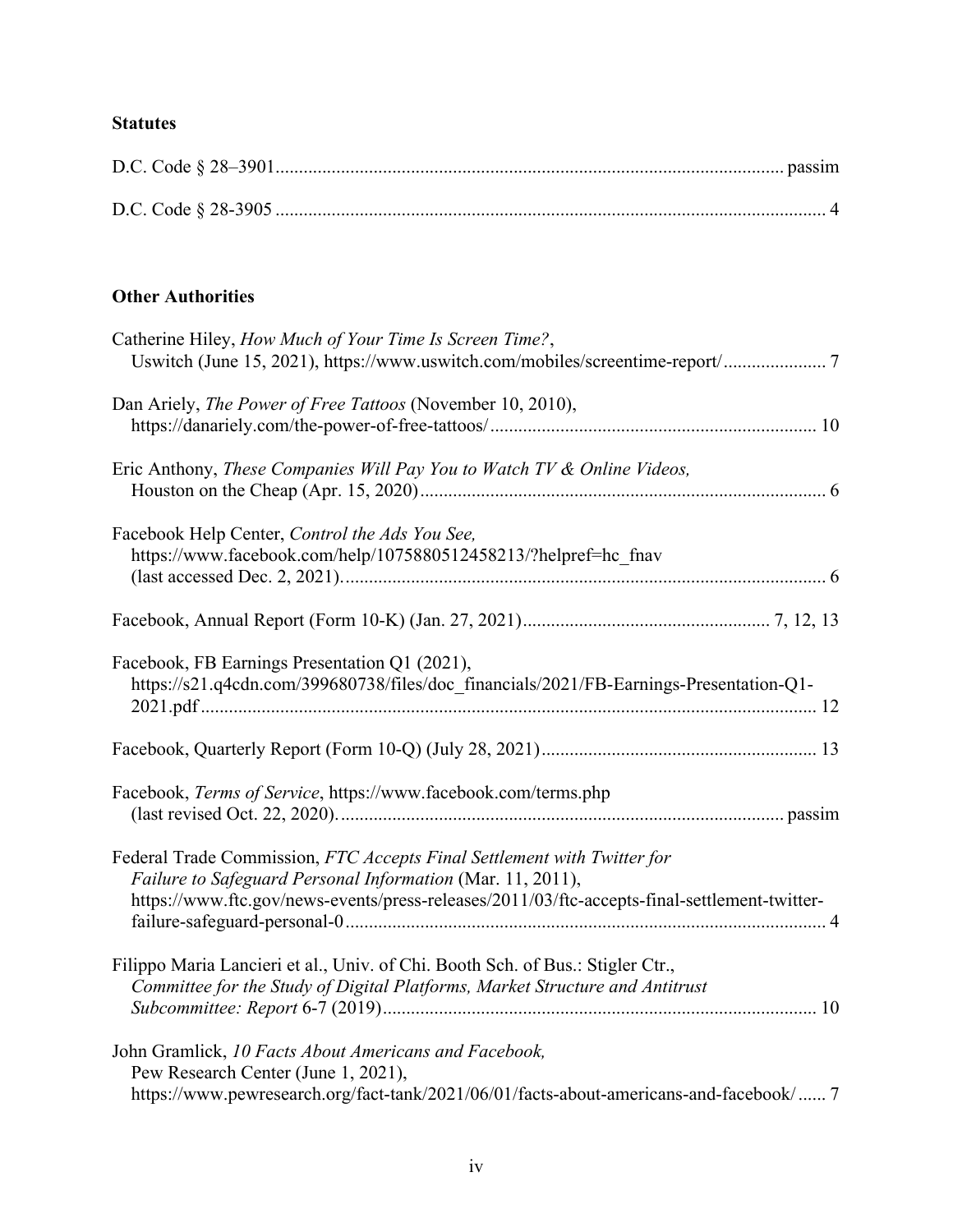| Kate Klonick, Opinion: Clearly, Facebook is Very Flawed. What Will We Do About It?,<br>N.Y. Times (Oct. 1, 2021), https://www.nytimes.com/2021/10/01/opinion/facebook-files-                                                                                                                                                                         |
|------------------------------------------------------------------------------------------------------------------------------------------------------------------------------------------------------------------------------------------------------------------------------------------------------------------------------------------------------|
| Lesley Fair, FTC's \$5 Billion Facebook Settlement: Record-Breaking and History Making,<br>Federal Trade Commission (July 24, 2019),<br>https://www.ftc.gov/news-events/blogs/business-blog/2019/07/ftcs-5-billion-facebook-                                                                                                                         |
| Matt Baca, Attorney General Balderas Sues Google for Illegally Collecting Personal Data of<br>New Mexican School Children, New Mexico Attorney General (Feb. 20, 2020),<br>https://www.nmag.gov/uploads/PressRelease/48737699ae174b30ac51a7eb286e661f/AG Bald<br>eras_Sues_Google_for_Illegally_Collecting_Personal_Data_of_New_Mexican_School_Child |
| Michael S. Gal & Daniel L. Rubinfeld, The Hidden Costs of Free Goods: Implications for                                                                                                                                                                                                                                                               |
| Muhammad Ali, et al., Discrimination through Optimization: How Facebook's Ad Delivery<br>Can Lead to Skewed Outcomes 3 (2019), https://arxiv.org/pdf/1904.02095.pdf  8                                                                                                                                                                               |
|                                                                                                                                                                                                                                                                                                                                                      |
| Robert J. Shapiro, What Your Data Is Really Worth to Facebook,<br>Wash. Monthly (July/Aug. 2019), https://washingtonmonthly.com/magazine/july-august-                                                                                                                                                                                                |
| Spotify, Spotify Premium, https://www.spotify.com/us/premium/                                                                                                                                                                                                                                                                                        |
| Stella U. Ogunwole et al., Population Under 18 Declined Last Decade,<br>United States Census Bureau (Aug. 12, 2021),<br>https://www.census.gov/library/stories/2021/08/united-states-adult-population-grew-faster-                                                                                                                                   |
| Tim Wu, Blind Spot: The Attention Economy and the Law,                                                                                                                                                                                                                                                                                               |
| U.S. Dep't. of Labor, Minimum Wage, https://www.dol.gov/general/topic/wages/minimumwage                                                                                                                                                                                                                                                              |
|                                                                                                                                                                                                                                                                                                                                                      |
|                                                                                                                                                                                                                                                                                                                                                      |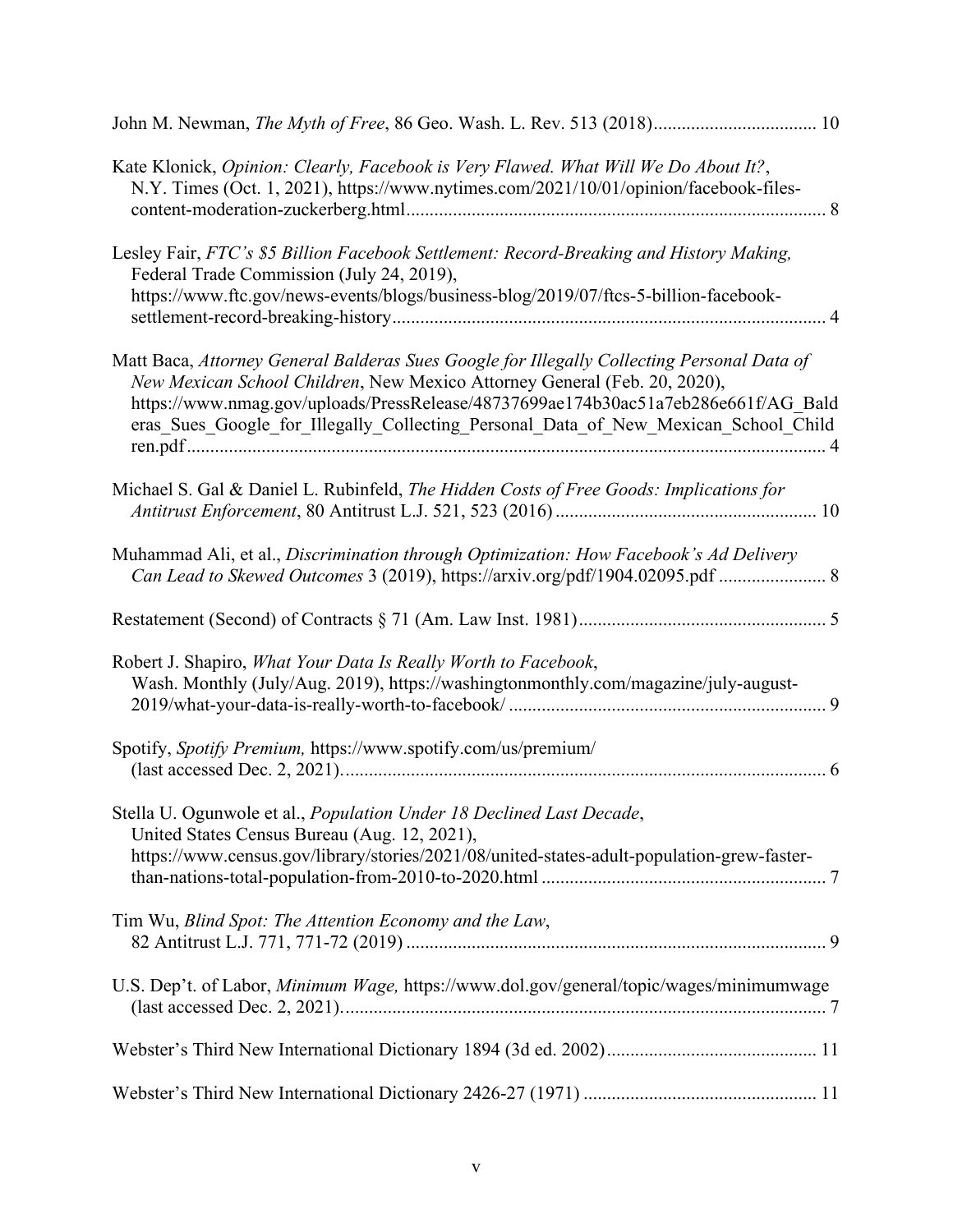#### **STATEMENT OF INTEREST OF** *AMICI CURIAE*

*Amici* are nonprofit public interest organizations that advocate on behalf of consumers in general and digital technology users in particular. All are actively engaged in working for effective consumer protections in online markets, including the markets in which Facebook and other online platforms operate.

**Consumer Reports** ("CR"), founded in 1936, is an independent, nonprofit and nonpartisan organization that works with consumers to create a fair and just marketplace. Known for its rigorous testing and ratings of products, CR advocates for laws and company practices that put consumers first. CR is dedicated to amplifying the voices of consumers to promote safety, digital rights, financial fairness, and sustainability. The organization surveys millions of Americans every year, reports extensively on the challenges and opportunities for today's consumers, and provides ad-free content and tools to 6 million members across the U.S.

**Public Knowledge** works to uphold and protect consumer rights and ensure universal access to affordable, open networks and communications tools. Public Knowledge analyzes technology markets to determine where the public interest requires policy intervention and advocates for consumer protections with respect to online digital platforms.

**Upturn** works to advance equity and justice in the design, governance, and use of technology. Upturn brings computer science, quantitative, and legal and policy expertise to bear on the most pressing civil rights and technology challenges, working with local and national advocates, litigators, and academics.

Facebook asserts that the D.C. Consumer Protection Procedures Act ("CPPA") does not govern its relationship with users because users receive its services "free of charge." Facebook's position cuts directly against *Amici*'s core goals—protecting online consumers, ensuring fairness

vi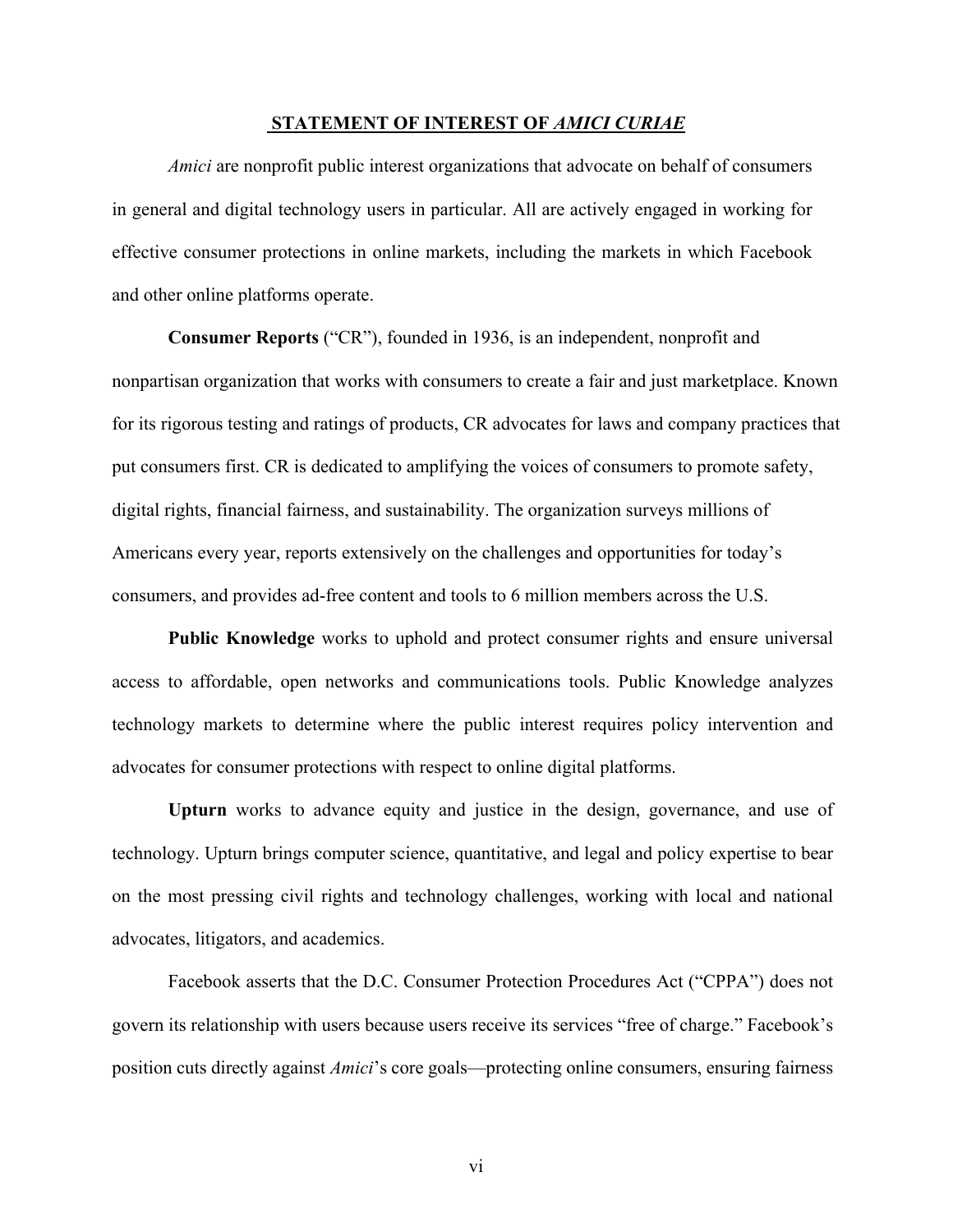in online markets, and enforcing equitable standards governing online commerce. *Amici* therefore (1) offer their expertise to explain that Facebook does indeed maintain a consumer-merchant relationship with users despite the zero-cash price; and (2) provide their perspective on the potential for Facebook's argument to exempt from consumer protection law innumerable additional online outlets that also offer their products and services for a zero-cash price.

This brief addresses only the assertion by Defendants that Facebook has no merchantconsumer relationship with Plaintiff, on the grounds that the services it provides to Plaintiff and other users on its platform are provided free of any direct monetary charge. The brief does not address other grounds set forth in Defendants' motion to dismiss. This should not be interpreted to imply that *Amici* agree with Defendants as to any of those other grounds.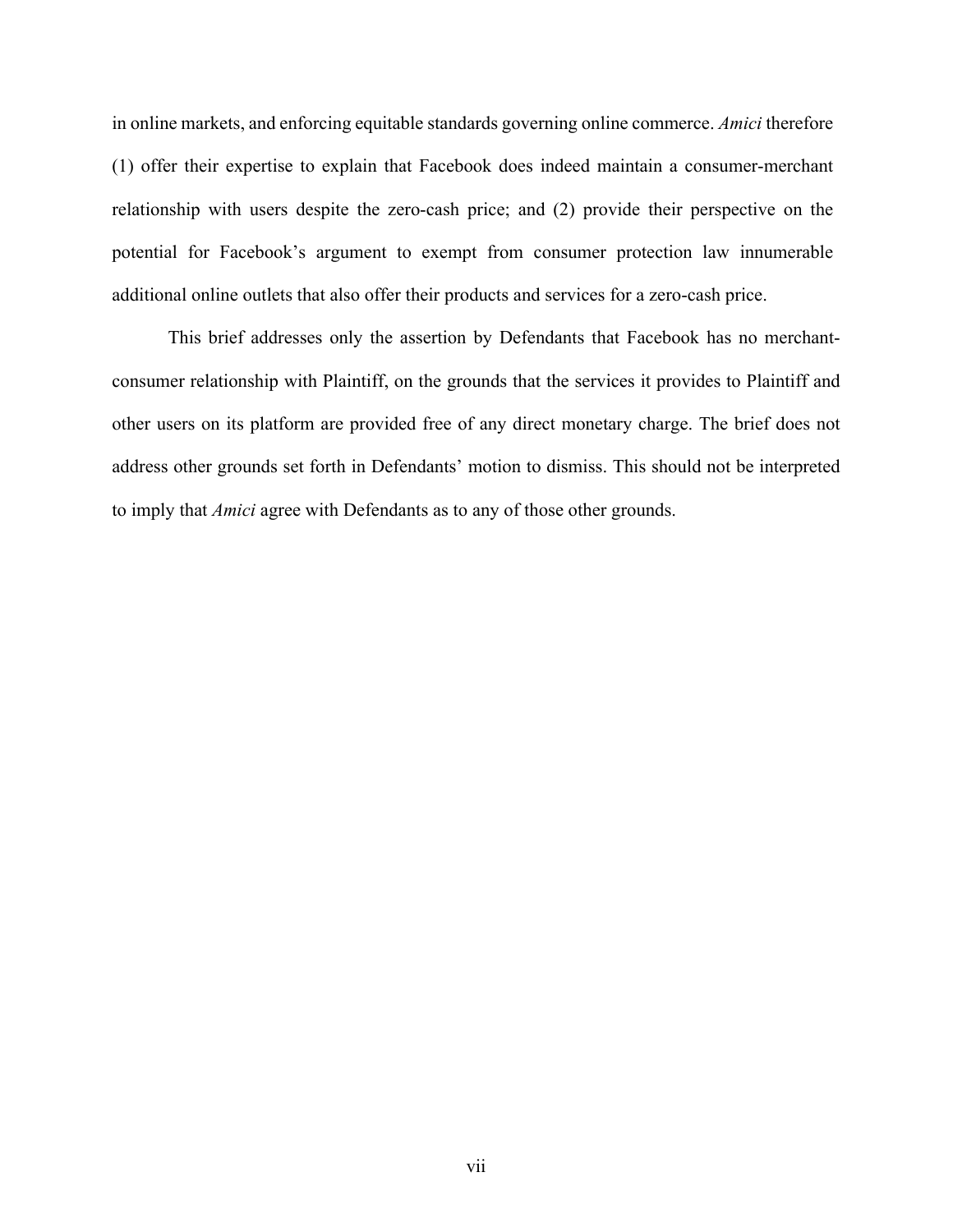# **MEMORANDUM OF POINTS AND AUTHORITIES INTRODUCTION[1](#page-12-0)**

The parties to this suit agree that the D.C. Consumer Protection Procedures Act ("CPPA") applies to trade practices arising from consumer-merchant relationships. Facebook argues, however, that because it offers products and services "free of charge," the CPPA does not apply to its relationship with users. Defs.' Am. Mot. to Dismiss Under Rule 12(b) at 21-22. But as this brief will show, Facebook users are "consumers," as defined by the CPPA, and Facebook is a "merchant." Facebook takes its users' time, attention, and personal data; in exchange, Facebook gives those users access to and use of Facebook's social network, which Facebook itself deems a "product."[2](#page-12-1) Facebook users receive its products. Facebook users provide the economic demand for its products and the trade practices used to support them. Facebook and its users therefore have the requisite merchant-consumer relationship under existing case law to be covered by the CPPA.

Facebook's argument to the contrary amounts to an assertion that its activities lie outside the reach of the District's consumer protection law. The purported foundation for the argument is that Facebook has chosen to provide its products for a cash price of zero. But the CPPA's terms

<span id="page-12-0"></span> $<sup>1</sup>$  The legal questions this brief addresses are not close ones. Facebook's users are consumers,</sup> and Facebook is a merchant. Because these questions appear to be of first impression, however, we note that the CPPA is a remedial statute that should be "construed and applied liberally to promote its purpose," *Sundberg v. TTR Realty, LLC*, 109 A.3d 1123, 1129 (D.C. 2015), and is designed to "assure that a just mechanism exists to remedy all improper trade practices," *Snowder v. District of Columbia*, 949 A.2d 590, 598 (D.C. 2008).

<span id="page-12-1"></span><sup>2</sup> Facebook uses the terms "products" and "services" to refer to its social media platforms. *Terms of Service*, Facebook,<https://www.facebook.com/terms.php> (last revised Oct. 22, 2020). The CPPA uses the term "goods and services." Herein, *Amici* use the terms "products" and "goods" interchangeably, and when cited materials refer to Facebook's offerings as "services," *Amici* use "services."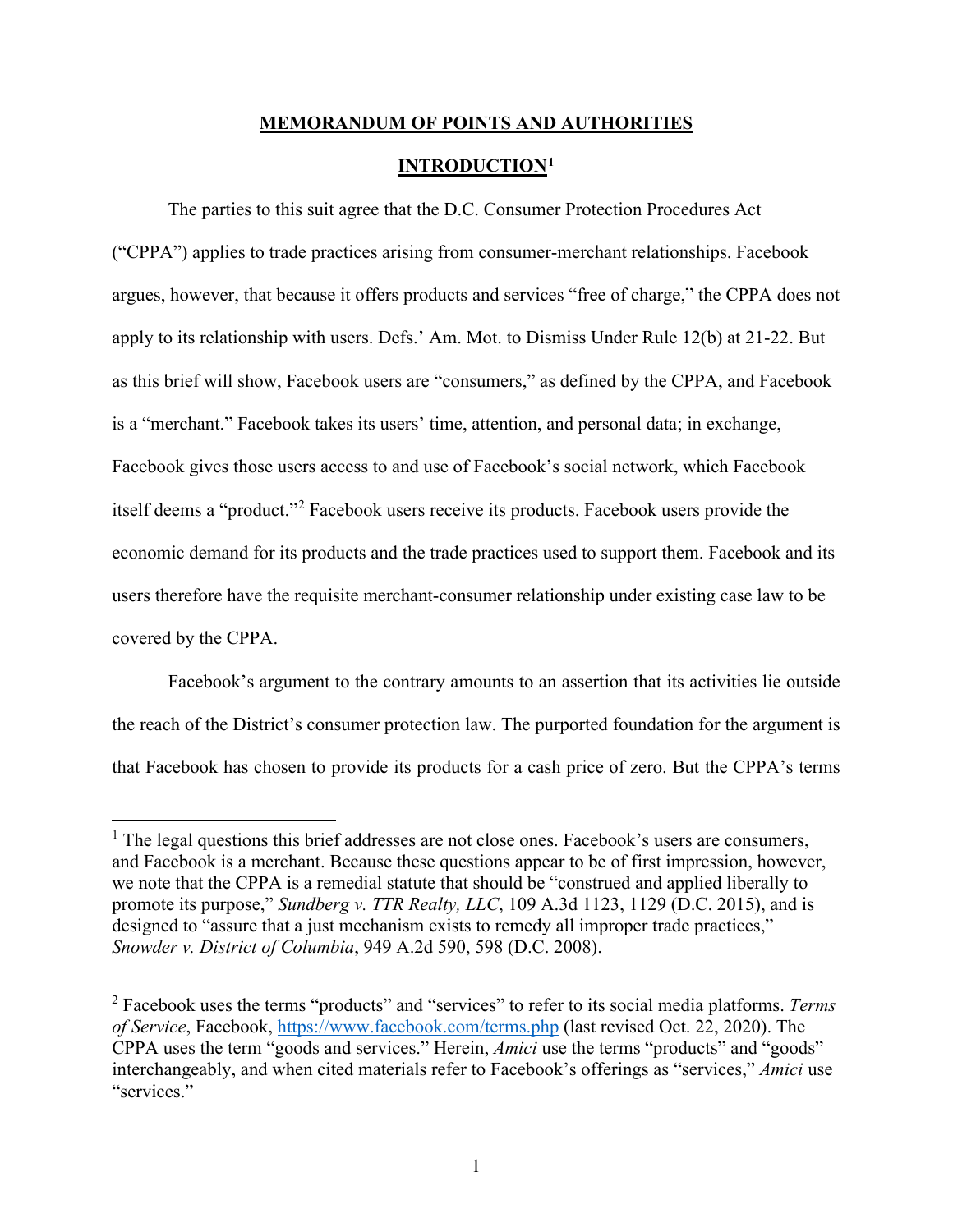cover "transfer" and "receive" transactions as well as "purchase" and "sale" transactions, thereby clearly covering zero-cash transactions.

Because Defendants and Plaintiff have a merchant-consumer relationship by virtue of Facebook's provision of social network products to Plaintiff, and because the CPPA covers Facebook's products regardless of monetary price, Facebook violates the CPPA if and when it engages in "an unfair or deceptive trade practice." Facebook's public statements about features and qualities of its product—the social network—are trade practices under the CPPA.

Facebook's argument, if accepted, could create a sweeping exemption for the growing realm of zero-cash digital commerce from the constraints of consumer protection law. The exemption could allow companies like Facebook to lie at will to consumers in advertisements, marketing materials, and terms of service without consequence under the very laws designed to protect against such conduct.

The Court, therefore, should reject Defendants' assertion that Facebook and Muslim Advocates do not have a merchant-consumer relationship under the CPPA.

#### **ARGUMENT**

## **I. Facebook and its users have a consumer-merchant relationship.**

## **A. The D.C. Superior Court has already implicitly recognized a consumermerchant relationship between Facebook and its users.**

Plaintiff is not the first to sue Defendants under the CPPA for alleged misrepresentations about their consumer services. In 2018, the Attorney General for the District of Columbia filed a CPPA lawsuit against Facebook. The Court at that time, in denying Facebook's motion to dismiss, observed that "District of Columbia residents' widespread utilization of, and repeated exchange of personal information through Facebook's online social networking service, constitute 'transactions' for purposes of establishing personal jurisdiction in the District of

2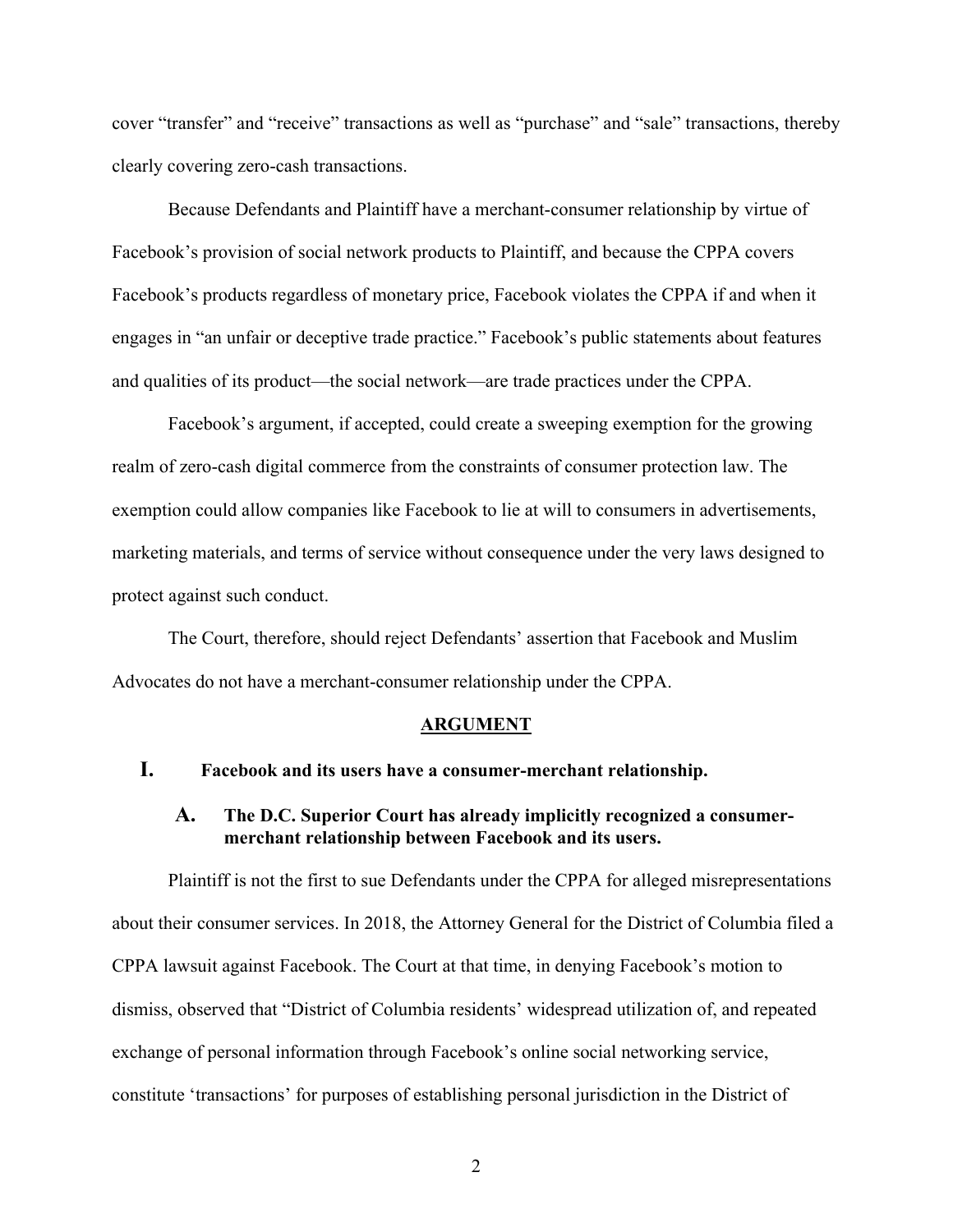Columbia." *District of Columbia v. Facebook*, Case No. 2018 CA 8715 B, at 17.<sup>[3](#page-14-0)</sup> It expressly found that "Facebook provides a free online service to its users, and [] 'services' may qualify as business 'transactions' for purposes of the CPPA." *Id*. at 20. Specifically, Facebook's services consisted of "a free social media service[] . . . Facebook's users effectively enter into a contract with Facebook when they create a Facebook profile, agree to Facebook's Terms of Service, and in return receive access to Facebook's social media service." *Id*. at 22-23.

More generally, other jurisdictions have enforced various consumer protection standards against digital platforms providing "free" products and services, including not just Facebook, but also Google and Twitter.<sup>[4](#page-14-1)</sup> Exempting Facebook's relationship with its users from CPPA coverage would therefore put this Court out of step with these other jurisdictions as well.

## **B. Facebook users are consumers under the CPPA.**

It is not surprising that neither the Court nor the parties in the prior CPPA case against Facebook questioned whether the relationship between Facebook and its users is subject to the CPPA; it plainly is. We start with the meaning of "consumer." The CPPA defines a "consumer" as "a person who, other than for purposes of resale, does or would

[https://www.nmag.gov/uploads/PressRelease/48737699ae174b30ac51a7eb286e661f/AG\\_Balder](https://www.nmag.gov/uploads/PressRelease/48737699ae174b30ac51a7eb286e661f/AG_Balderas_Sues_Google_for_Illegally_Collecting_Personal_Data_of_New_Mexican_School_Children.pdf) as Sues Google for Illegally Collecting Personal Data of New Mexican School Children.p [df,](https://www.nmag.gov/uploads/PressRelease/48737699ae174b30ac51a7eb286e661f/AG_Balderas_Sues_Google_for_Illegally_Collecting_Personal_Data_of_New_Mexican_School_Children.pdf) Facebook, *see* Lesley Fair, *FTC's \$5 Billion Facebook Settlement: Record-Breaking and History-Making,* Fed. Trade Comm'n (July 24, 2019), [https://www.ftc.gov/news](https://www.ftc.gov/news-events/blogs/business-blog/2019/07/ftcs-5-billion-facebook-settlement-record-breaking-history)[events/blogs/business-blog/2019/07/ftcs-5-billion-facebook-settlement-record-breaking-history,](https://www.ftc.gov/news-events/blogs/business-blog/2019/07/ftcs-5-billion-facebook-settlement-record-breaking-history) and Twitter, *see FTC Accepts Final Settlement with Twitter for Failure to Safeguard Personal Information*, Fed. Trade Comm'n (Mar. 11, 2011), [https://www.ftc.gov/news-events/press](https://www.ftc.gov/news-events/press-releases/2011/03/ftc-accepts-final-settlement-twitter-failure-safeguard-personal-0)[releases/2011/03/ftc-accepts-final-settlement-twitter-failure-safeguard-personal-0.](https://www.ftc.gov/news-events/press-releases/2011/03/ftc-accepts-final-settlement-twitter-failure-safeguard-personal-0)

<span id="page-14-0"></span><sup>3</sup> *Order Denying Def. Facebook, Inc.'s Opposed Mot. to Dismiss, or in the Alternative, to Stay Proceedings* (May 31, 2019), [https://oag.dc.gov/sites/default/files/2019-06/DC-v-Facebook-](https://oag.dc.gov/sites/default/files/2019-06/DC-v-Facebook-Order-Denying-MTD.pdf)[Order-Denying-MTD.pdf.](https://oag.dc.gov/sites/default/files/2019-06/DC-v-Facebook-Order-Denying-MTD.pdf)

<span id="page-14-1"></span><sup>4</sup> Consumer protection standards have been applied to Google, *see* Matt Baca, *Attorney General Balderas Sues Google for Illegally Collecting Personal Data of New Mexican School Children*, New Mexico Attorney General (Feb. 20, 2020),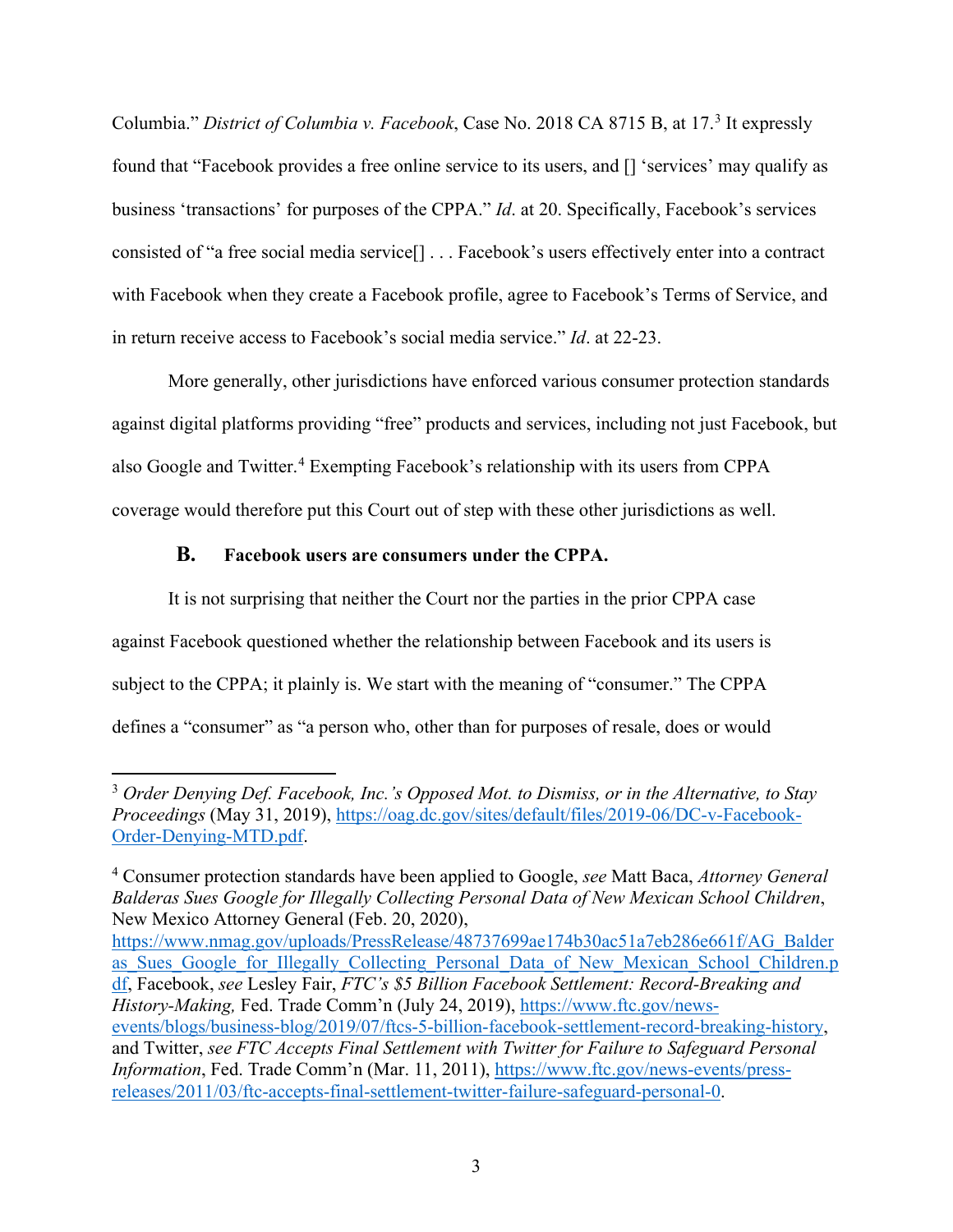purchase, lease (as lessee), or receive consumer goods or services . . . or does or would otherwise provide economic demand for a trade practice." D.C. Code  $\S 28-3901(a)(2)$ .<sup>[5](#page-15-0)</sup>

Facebook users are consumers for three independent reasons, any one of which is sufficient to demonstrate a consumer-merchant relationship: (1) users purchase from Facebook the right to use the social network; (2) users receive that right from Facebook; and (3) users provide the economic demand for Facebook's products and trade practices.

#### **i. Facebook users purchase Facebook's consumer goods.**

First, Facebook users are "consumers" under the CPPA because they "purchase" Facebook's consumer goods. Legal precedent supports a finding that users "purchase" a license to access Facebook's social networking products, and Facebook receives valuable consideration: namely, Facebook gets users' time and attention for advertisers, and also gets access to users' personal data.

A "purchaser" obtains an item as a result of a "sale." "Purchase" and "sale" are two sides of the same coin; finding a "sale" entails finding a "purchase" and thus a "purchaser." The structure of the CPPA's definitions follows this logic: where consumers may "purchase, lease (as lessee), or receive," D.C. Code § 28-3901(a)(2)(A), merchants may "sell, lease (to), or transfer," *id.* § 28-3901(a)(3). "Purchase" and "sell" are a pair that refer to the same transaction or type of transaction. *See, e.g.*, D.C. Code § 28-3905(k)(5). Because these terms are coterminous, for the purposes of the CPPA, that which is a "sale" by a merchant necessarily is a "purchase" by a consumer.

<span id="page-15-0"></span><sup>&</sup>lt;sup>5</sup> The CPPA defines "consumer" and it defines "merchant"; to prove a consumer-merchant relationship, a plaintiff must prove that one party is a consumer and another is a merchant. Facebook's argument would add an additional element to the inquiry: a cash transaction. The text of the statute contains no such additional requirement, neither in the definitions of consumer or merchant, nor elsewhere. The Court should not impose one.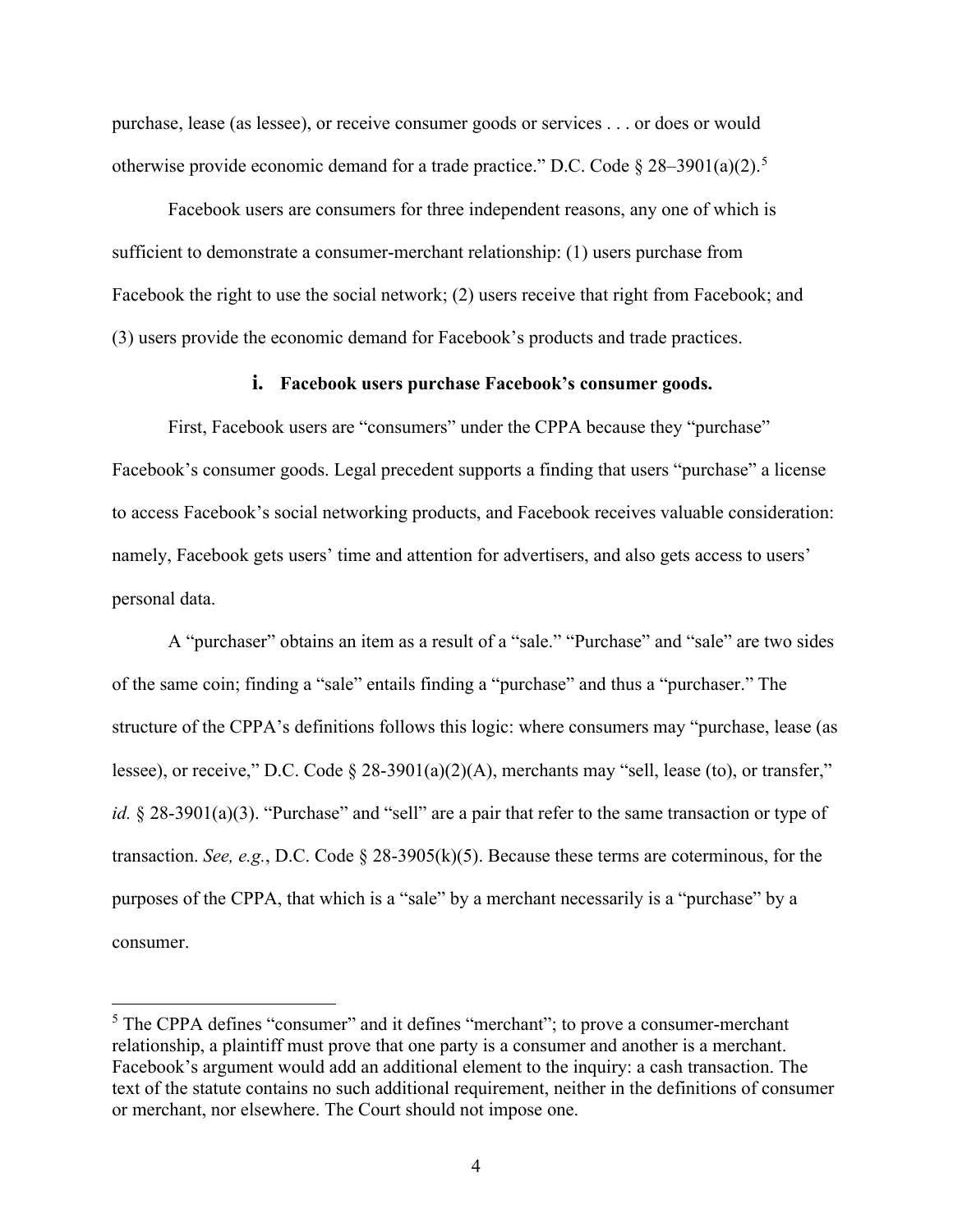In CPPA analyses, courts rely on the common law definition of "sale" when "defining the sale itself is helpful for analyzing the underlying question." *Ihebereme v. Cap. One, N.A.*, 730 F. Supp. 2d 40, 52 n.6 (D.D.C. 2010). This definition—"a transfer of property for a fixed price in money *or its equivalent*," *id.* (quoting *Iowa v. McFarland*, 110 U.S. 471, 478 (1884) (emphasis added))—refutes the notion that a person can purchase goods and services only with cash.

Courts treat valuable consideration as an equivalent to and substitute for money in a sale. In *McFarland*, the Supreme Court adopted the view that the "price" of a sale could take the form of "money," but consideration also could come in other "equivalent" forms. *McFarland*, 110 U.S. at 478. Consideration can be either "performance or a return promise," and "the performance may consist of (a) an act other than a promise, or . . . (c) the creation, modification, or destruction of a legal relation." Restatement (Second) of Contracts § 71 (Am. L. Inst. 1981). "District of Columbia courts will not inquire into the adequacy of consideration . . . as long as it is legally sufficient." *Osseiran v. Int'l Fin. Corp.*, 889 F. Supp. 2d 30, 40 (D.D.C. 2012) (internal quotation marks and punctuation omitted). "Any performance which is bargained for" is legally sufficient. Restatement (Second) of Contracts § 72 (Am. L. Inst. 1981).

Thus, although Facebook's products have a *monetary* price of zero dollars, Facebook users still "purchase" Facebook's products by parting with their time, their attention, and their personal data when using Facebook's products. Facebook's access to and use of users' time, attention, and data is equivalent to money in terms of value to Facebook and constitutes the real "purchase price" Facebook receives.

## **1. Users provide valuable consideration by expending time and attention on Facebook's social network.**

Performance of an act can be legally sufficient consideration. In unilateral contracts, where a promise is exchanged for performance, "the act which the offer seeks . . . is the

5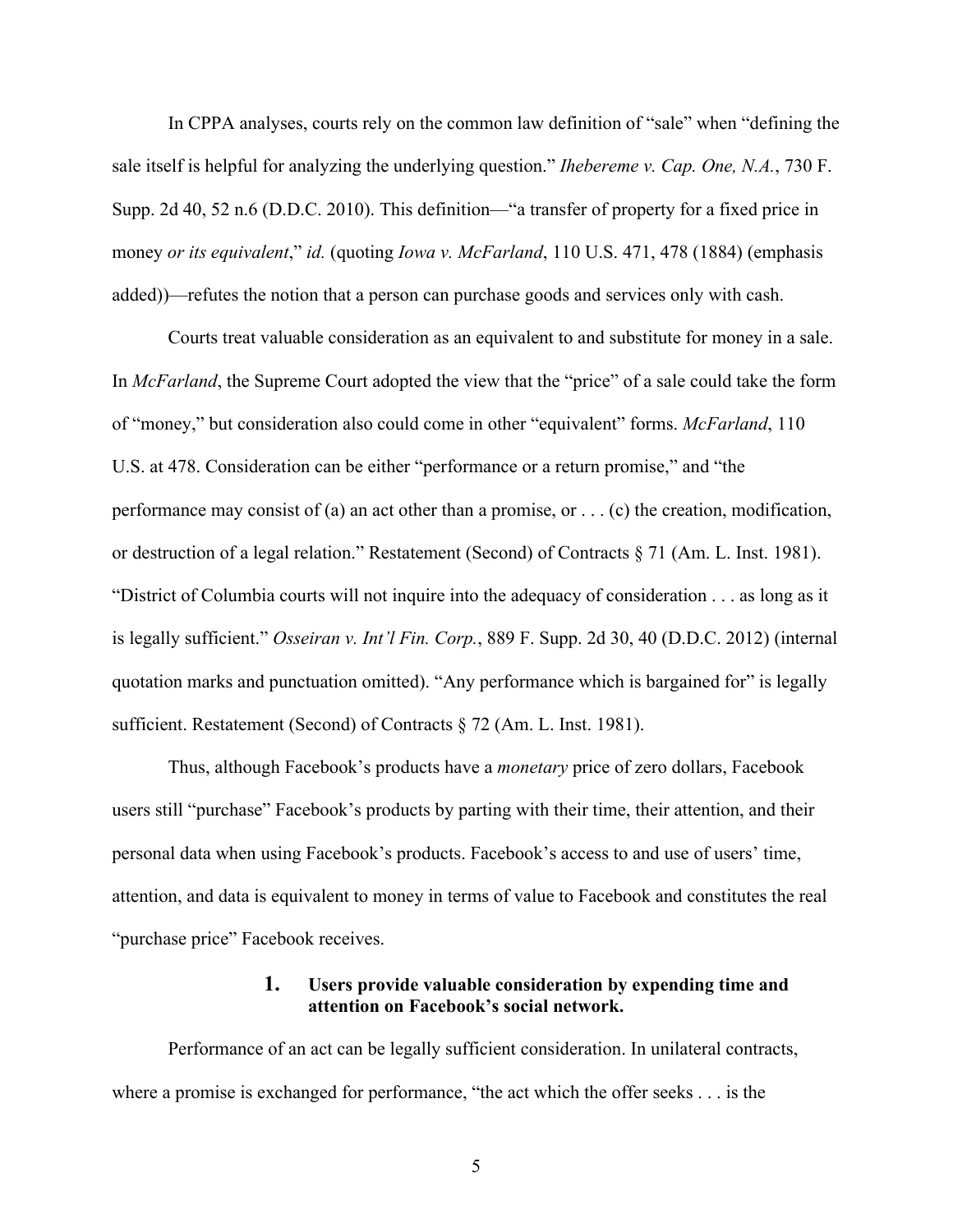consideration for the promise." *King v. Indus. Bank of Wash.*, 474 A.2d 151, 156 (D.C. 1984). Facebook's Terms of Service offer access to its social network in exchange for users' timeintensive act of attending to advertisements. Facebook describes this exchange in its Terms of Service: "Instead of paying to use Facebook . . . you agree that we can show you ads that businesses and organizations pay us to promote."[6](#page-17-0) Users' performance – utilizing a social network on which they can be shown advertisements – is the act which the offer from Facebook seeks and thus constitutes the consideration that supports the sale. Users' performance of this act is essential to Facebook's ability to sell advertising opportunities to advertisers at an astronomical profit.[7](#page-17-1)

Other digital entertainment platforms such as Hulu and Spotify give users a choice between exposure to ads and paying cash; their subscriptions cost \$10 to \$12 per month.<sup>[8](#page-17-2)</sup> But Facebook gives no such option as to the form of consideration users must pay. Facebook refuses to permit access to its platform without exposure to advertisements. Facebook tells users they "can't opt out of or block seeing ads on Facebook."[9](#page-17-3)

Facebook has warned shareholders that its financial performance is threatened by ad-

<span id="page-17-0"></span><sup>6</sup> *Terms of Service*, supra note 2.

<span id="page-17-1"></span> $<sup>7</sup>$  User time and attention has been treated as valuable consideration in similar contexts.</sup> Companies such as InboxDollars and Swagbucks pay users in cash to watch videos, complete surveys, and otherwise interact with online content. Eric Anthony, *These Companies Will Pay You to Watch TV & Online Videos,* Houston on the Cheap (Apr. 15, 2020), [https://www.houstononthecheap.com/get-paid-to-watch-tv-videos.](https://www.houstononthecheap.com/get-paid-to-watch-tv-videos)

<span id="page-17-2"></span><sup>8</sup> *See, e.g.*, Spotify, *Premium*,<https://www.spotify.com/us/premium/> (last accessed Dec. 2, 2021) ("Ad-free music listening" is "\$9.99/month").

<span id="page-17-3"></span><sup>9</sup> *Control the Ads You See*, Help Center, Facebook, [https://www.facebook.com/help/1075880512458213/?helpref=hc\\_fnav](https://www.facebook.com/help/1075880512458213/?helpref=hc_fnav) (last accessed Dec. 2, 2021).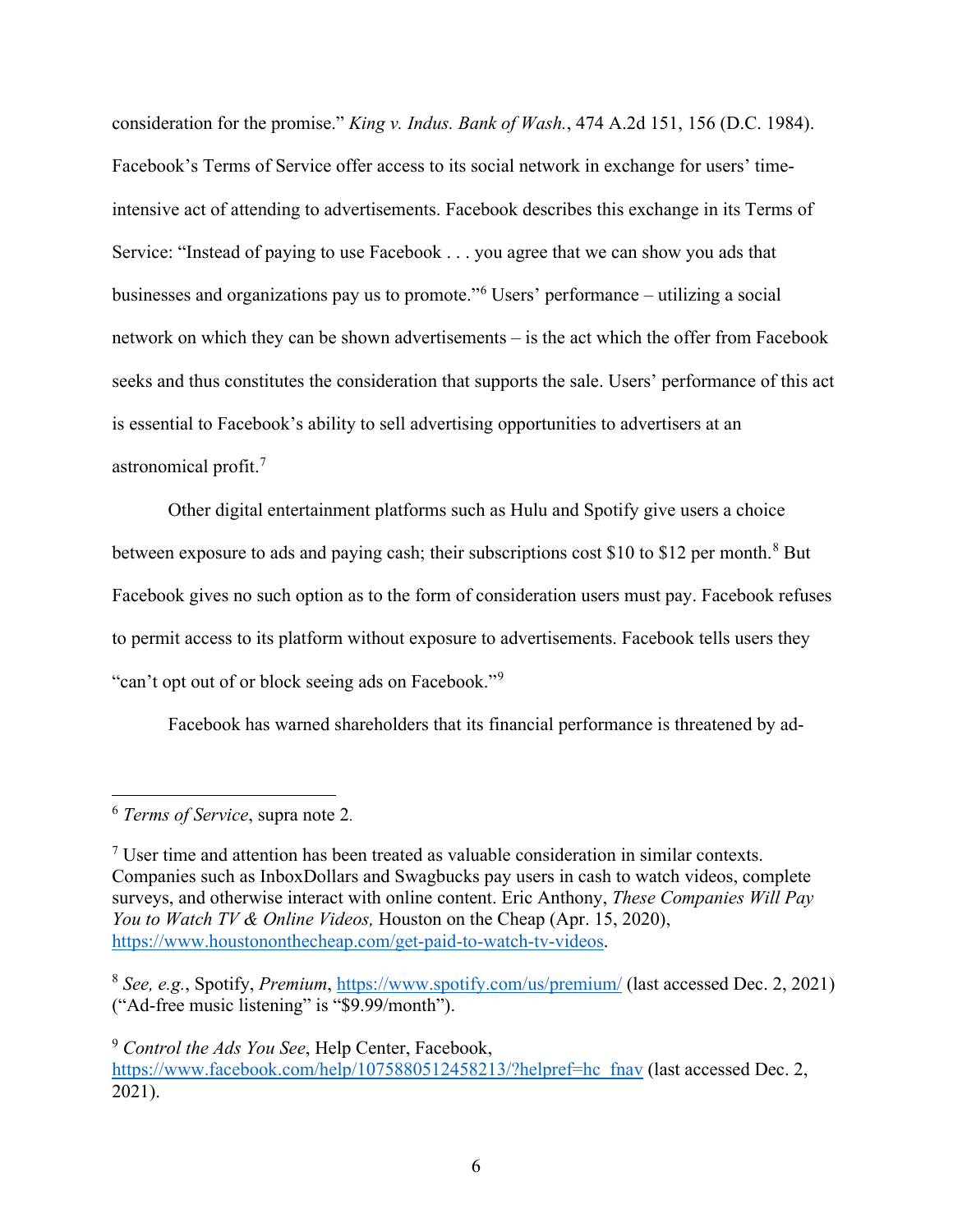blocking software<sup>[10](#page-18-0)</sup> which allows "users [to] cease or reduce the number of times they engage with . . . ads." Facebook, Inc., Annual Report (Form 10-K) (Jan. 27, 2021). In other words, Facebook's value to shareholders—its profitability—depends on the value of the time and attention that its users provide in accessing the social network.

And indeed, the time and attention made available by Facebook users for advertisers have proven immensely valuable to Facebook's bottom line. In 2020, the average U.S. Facebook user spent fifty-eight minutes per day on the platform.<sup>[11](#page-18-1)</sup> Facebook has an estimated 178 million adult U.S. users.<sup>[12](#page-18-2)</sup> Assuming an opportunity cost equal to the federal minimum wage<sup>13</sup>—a very conservative assumption—U.S. Facebook users supply \$1.25 billion dollars per day of their time and attention in exchange for access to Facebook's products. In the final quarter of 2020,

<span id="page-18-0"></span> $10$  Facebook takes aggressive action to stymie external software known as "ad-blockers," which prevent websites from displaying ads to users. Ad-blockers are popular with internet users who recognize the value of their limited attention, but Facebook views them as a material risk to its financial performance. *See* Facebook, Inc., Annual Report (Form 10-K), [https://d18rn0p25nwr6d.cloudfront.net/CIK-0001326801/4dd7fa7f-1a51-4ed9-b9df-](https://d18rn0p25nwr6d.cloudfront.net/CIK-0001326801/4dd7fa7f-1a51-4ed9-b9df-7f42cc3321eb.pdf)[7f42cc3321eb.pdf](https://d18rn0p25nwr6d.cloudfront.net/CIK-0001326801/4dd7fa7f-1a51-4ed9-b9df-7f42cc3321eb.pdf) (Jan. 27, 2021).

<span id="page-18-1"></span><sup>&</sup>lt;sup>11</sup> Catherine Hiley, *How Much of Your Time is Screen Time?*, Uswitch (June 15, 2021), [https://www.uswitch.com/mobiles/screentime-report/.](https://www.uswitch.com/mobiles/screentime-report/)

<span id="page-18-2"></span><sup>12</sup> The U.S. adult population is 258.3 million. Stella U. Ogunwole et al., *Population Under Age 18 Declined Last Decade*, U.S. Census Bureau (Aug. 12, 2021), [https://www.census.gov/library/stories/2021/08/united-states-adult-population-grew-faster-than](https://www.census.gov/library/stories/2021/08/united-states-adult-population-grew-faster-than-nations-total-population-from-2010-to-2020.html)[nations-total-population-from-2010-to-2020.html.](https://www.census.gov/library/stories/2021/08/united-states-adult-population-grew-faster-than-nations-total-population-from-2010-to-2020.html) Sixty-nine percent of American adults report using Facebook. John Gramlich, *10 Facts About Americans and Facebook,* Pew Rsch. Center (June 1, 2021), [https://www.pewresearch.org/fact-tank/2021/06/01/facts-about-americans-and](https://www.pewresearch.org/fact-tank/2021/06/01/facts-about-americans-and-facebook/)[facebook/.](https://www.pewresearch.org/fact-tank/2021/06/01/facts-about-americans-and-facebook/) This means the adult U.S. Facebook user population is approximately 178,228,000.

<span id="page-18-3"></span><sup>13</sup> The federal minimum wage is \$7.25 per hour. U.S. Dep't of Lab., *Minimum Wage*, <https://www.dol.gov/general/topic/wages/minimumwage> (last accessed Dec. 2, 2021).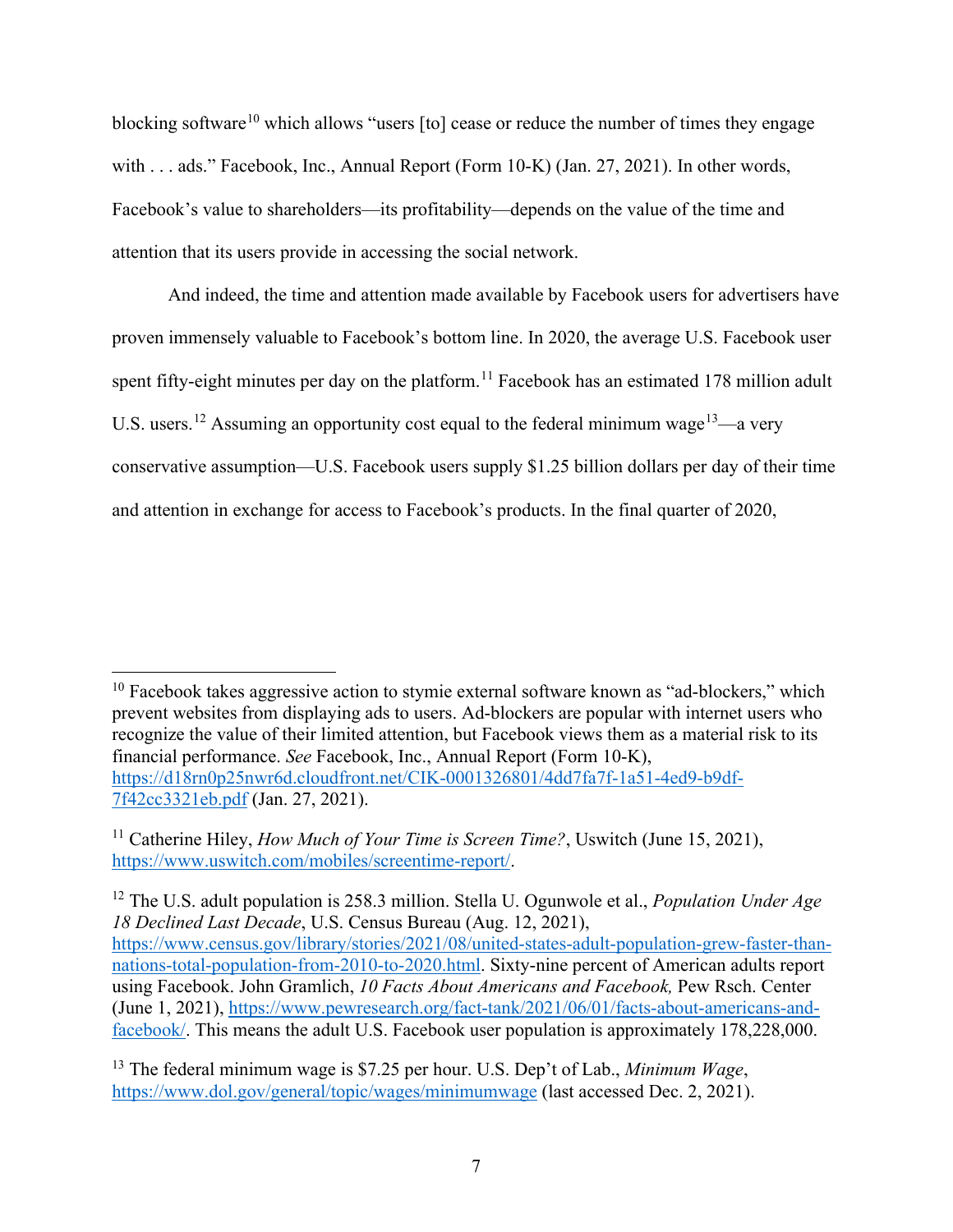Facebook earned an average of \$53.56 per user in the U.S. and Canada.<sup>[14](#page-19-0)</sup>

In short, users' time and attention are valuable. Only by parting with them can consumers access and use Facebook's products. Facebook users' provision of time and attention are thus a portion of the price Facebook receives when sells access to its social network.

## **2. Users provide valuable consideration by parting with personal data that power Facebook's advertising sales business.**

Facebook collects data from its users automatically, providing little real-time transparency into the volume and secondary use of their information. Facebook's Terms of Service describes how users' personal data factors into the company's business model: "We use your personal data, such as information about your activity and interests, to show you ads that are more relevant to you."[15](#page-19-1) In other words, Facebook coordinates with advertisers and their agents to "target" ads to users based on personal information Facebook collects, and charges advertisers accordingly. Users' data are used to inform advertisers' targeting choices and Facebook's own targeting decisions.<sup>[16](#page-19-2)</sup> The more extensive the data on a user that Facebook has, the better targeted the ads. The better targeted the ads, the higher the chance a user will click on and engage with an ad. Higher user engagement translates into higher revenues for Facebook, as advertisers are willing to pay more to place ads with higher expected and actual rates of user

<span id="page-19-0"></span><sup>14</sup> Kate Klonick, *Opinion: Clearly, Facebook is Very Flawed. What Will We Do About It?*, N.Y. Times (Oct. 1, 2021), [https://www.nytimes.com/2021/10/01/opinion/facebook-files-content](https://www.nytimes.com/2021/10/01/opinion/facebook-files-content-moderation-zuckerberg.html)[moderation-zuckerberg.html.](https://www.nytimes.com/2021/10/01/opinion/facebook-files-content-moderation-zuckerberg.html)

<span id="page-19-1"></span><sup>15</sup> *Terms of Service*, Facebook,<https://www.facebook.com/legal/terms> (last revised Oct. 22, 2020).

<span id="page-19-2"></span><sup>16</sup> *See* Muhammad Ali, et al., *Discrimination Through Optimization: How Facebook's Ad Delivery Can Lead to Skewed Outcomes* 3 (2019), [https://arxiv.org/pdf/1904.02095.pdf.](https://arxiv.org/pdf/1904.02095.pdf)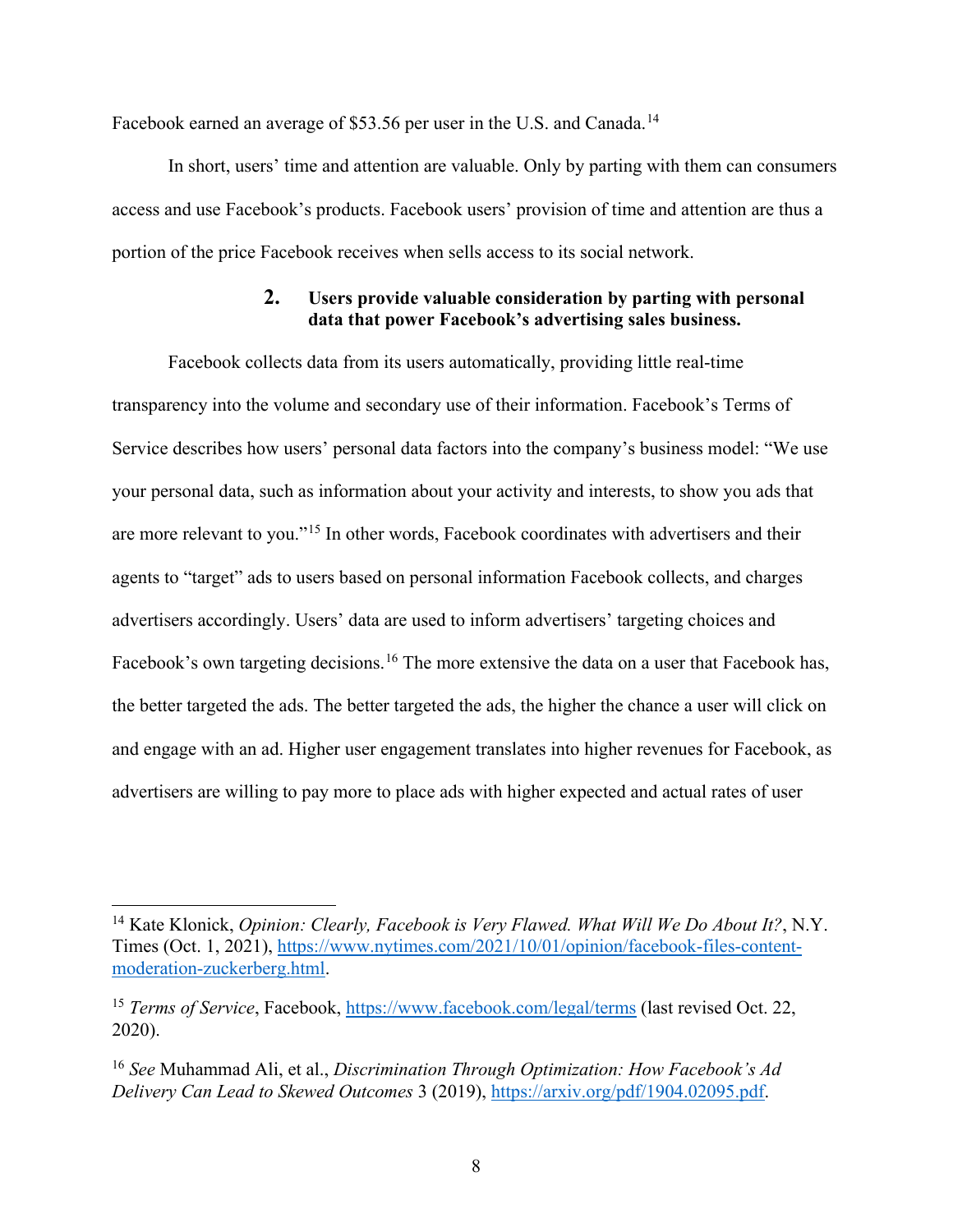engagement.<sup>[17](#page-20-0)</sup>

In short, just as users' provision of time and attention is valuable, so too is the provision of personal data. Facebook has designed its platform to make users' personal data transfer unavoidable and automatic. Indeed, some of the most valuable data for targeted-advertising purposes relate to the makeup of a users' social network of friends and family, which users have no choice but to share with Facebook in accessing access to its social network. The provision of data constitutes an additional form of consideration that, along with the provision of time and attention, comprise the "equivalent" of cash price. Users may be only vaguely aware of what Facebook is doing with their data; but the data are of immense and critical value to Facebook.

#### **3. "Free" is not a zone where law and economics do not apply.**

Legal scholars agree that assigning a transaction a cash price of zero does not change the nature of the transaction (as compared to a transaction with a cash price of, for example, \$5.00) so as to remove the zero-cash transaction from the reach of any particular law or legal regime. To the contrary, transactions with a cash price of zero—sometimes called "free"—generally have the same features as other transactions. They present courts and practitioners with the familiar challenge of applying old standards to new facts, a challenge that may seem especially daunting given that companies like Facebook now rely on zero-cash transactions to profitably distribute products and services to literally billions of people. But lawyers are adept at this. *See, e.g.*, Tim

<span id="page-20-0"></span> $17$  Facebook's "ads enable marketers to reach people based on a variety of factors including age, gender, location, interests, and behaviors." Facebook, Annual Report 7 (Form 10-K) (Jan. 27, 2021). Users' data may be responsible for as much as two-thirds of Facebook's revenue; research has shown that "non-targeted ads produced 52 percent less revenue than comparable targeted ones." Robert J. Shapiro, *What Your Data Is Really Worth to Facebook*, Wash. Monthly (July/Aug. 2019), [https://washingtonmonthly.com/magazine/july-august-2019/what-your-data-is](https://washingtonmonthly.com/magazine/july-august-2019/what-your-data-is-really-worth-to-facebook/)[really-worth-to-facebook/.](https://washingtonmonthly.com/magazine/july-august-2019/what-your-data-is-really-worth-to-facebook/)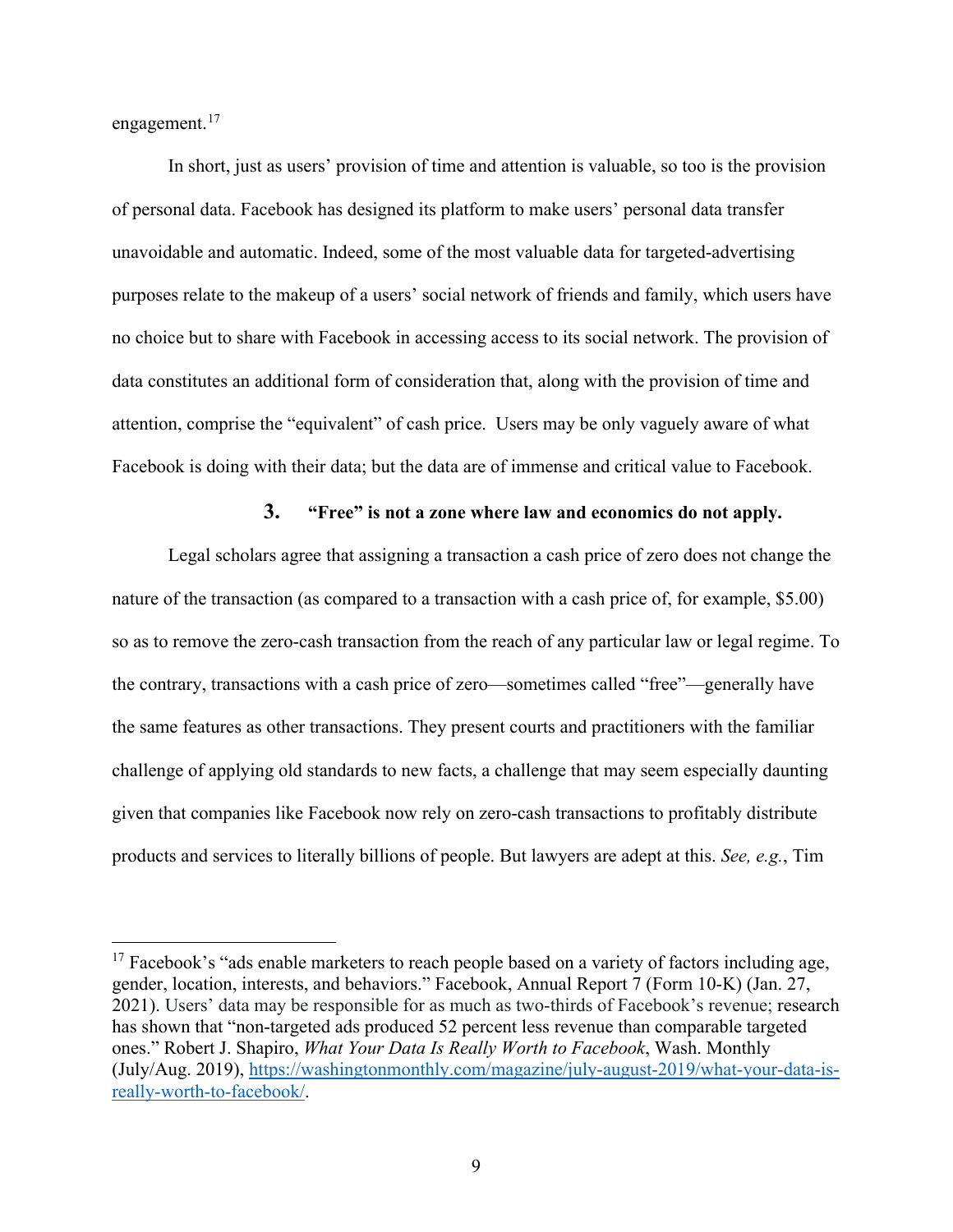Wu, *Blind Spot: The Attention Economy and the Law*, 82 Antitrust L.J. 771, 771-72 (2019) (explaining that providers of zero-price products (like Facebook) can be thought of as "Attention Brokers" who receive "attention currency" from their consumers). Over time, the law develops a new dialect that makes application of old law to new products and markets seem natural and inevitable. *See, e.g.*, John M. Newman, *The Myth of Free*, 86 Geo. Wash. L. Rev. 513 (2018) (noting that customers pay for zero-price products with their "attention, information, or both").

Economists also resist the notion that current tools are insufficient to describe zero-cash transactions and the markets in which they are sold. *See, e.g.*, Fiona Scott Morton et al., Univ. of Chi. Booth Sch. of Bus.: Stigler Ctr., *Committee for the Study of Digital Platforms, Market Structure and Antitrust Subcommittee: Report* 54 (2019) ("'Free' is not a special zone where economics or antitrust do not apply. Rather, a free good is one where the seller has chosen to set a monetary price of zero and may set other, non-monetary, conditions or duties.").

Consumers, by contrast, react to "free" prices in ways that may be irrational, generally overvaluing free goods and undervaluing their costs. *See generally* Michael S. Gal & Daniel L. Rubinfeld, *The Hidden Costs of Free Goods: Implications for Antitrust Enforcement*, 80 Antitrust L.J. 521, 528-31 (2015-16) (canvassing literature on the "free effect").<sup>[18](#page-21-0)</sup> If anything, however, this phenomenon calls for *greater* oversight of "free" transactions, and certainly not the exemption from consumer law that Facebook seeks here.

<span id="page-21-0"></span><sup>18</sup> *See also* Dan Ariely, *The Power of Free Tattoos* (Nov. 10, 2010), [https://danariely.com/the](https://danariely.com/the-power-of-free-tattoos/)[power-of-free-tattoos/](https://danariely.com/the-power-of-free-tattoos/) (arguing that a price of zero causes prospective buyers to discount risks).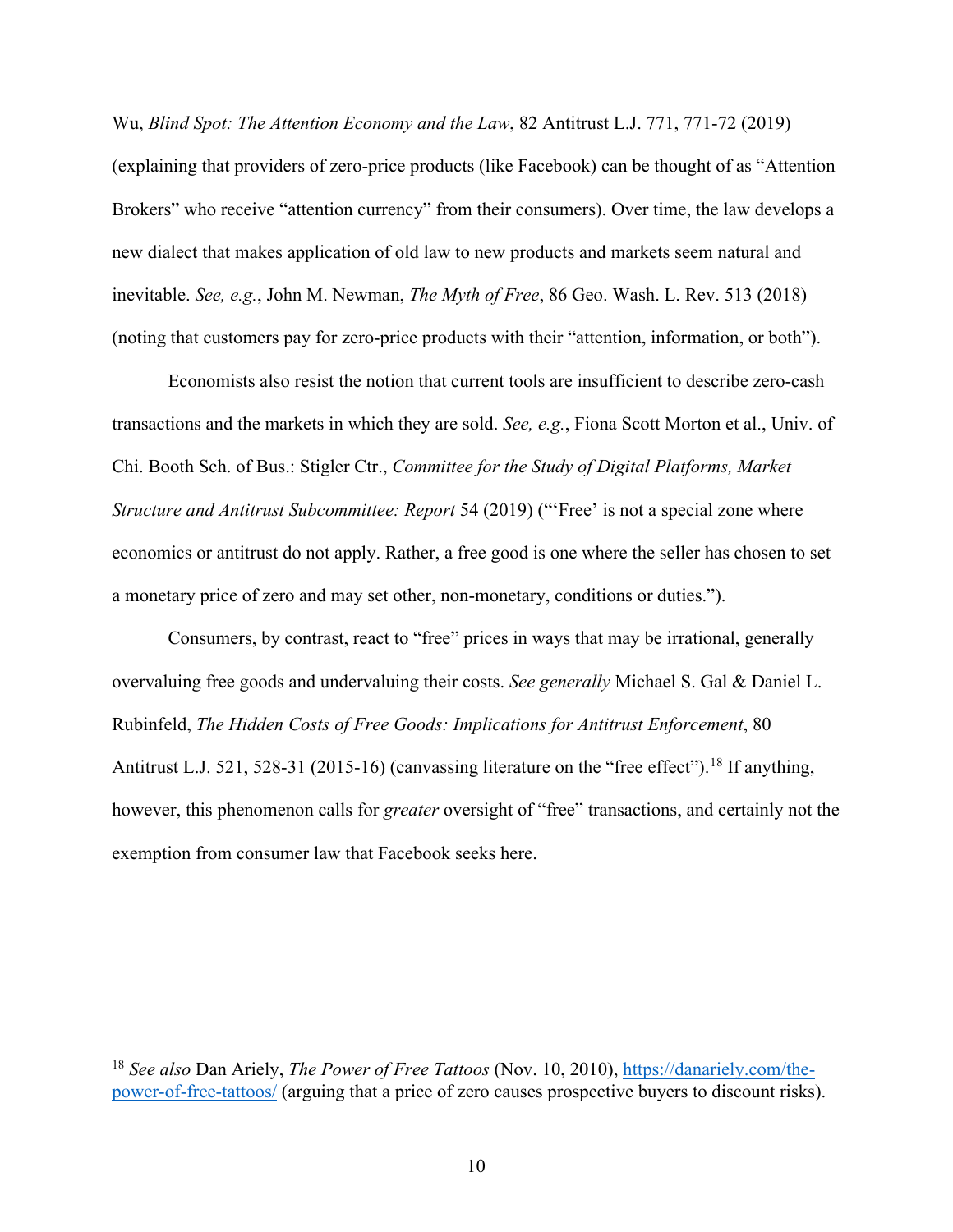## **ii. Facebook users are consumers because they receive Facebook's consumer goods.**

Facebook users also are "consumers" under the CPPA because they "receive" Facebook's "consumer goods." D.C. Code  $\S 28-3901(a)(2)$ .<sup>[19](#page-22-0)</sup> Facebook admits as much in its Terms of Service.[20](#page-22-1) As noted above with respect to "purchase" and "sell," "receive" and "transfer" are a pair that refer to two sides of the same transaction. Although the ordinary meaning of "purchase" implies some cash price or valuable consideration, "receive" is defined as "to take possession or delivery of." *Webster's Third New International Dictionary* 1894 (3d ed. 2002); *see also Navajo Nation v. U.S. Dep't of Interior*, 852 F.3d 1124, 1128 (D.C. Cir. 2017) (relying on this definition). "Transfer" means "to carry or take from one person or place to another." *Webster's Third New International Dictionary* 2426-27 (1971); *Roberts v. United States*, 216 A.3d 870, 877–78 (D.C. 2019) (using this definition). Neither "receive" nor "transfer" implies price or consideration, thus encompassing goods offered for free.

Because "purchase" / "sell" already covers transactions with fixed prices, "receive" / "transfer" seems intended to ensure that transactions *without* fixed prices, including zeroprice transactions, are also covered. Otherwise, the inclusion of "receive" / "transfer" in the CPPA would be surplusage. This compels the conclusion that "receive" and "transfer" are

<span id="page-22-0"></span><sup>&</sup>lt;sup>19</sup> "When used as an adjective, [consumer] describes anything, without exception, that: A person does or would purchase, lease (as lessee), or receive and normally use for personal, household, or family purposes." D.C. Code  $\S 28-3901(a)(2)(B)$ . Courts are generous in defining allowable "personal" uses, which include use in litigation, financial motivations, and even resale (if the person is not "engaged in the regular business of purchasing this type of good or service and reselling it"). *Ford v. ChartOne, Inc.,* 908 A.2d 72, 83-84 (D.C. 2006).

<span id="page-22-1"></span><sup>&</sup>lt;sup>20</sup> The Terms of Service state, "[t]hese Products are provided to you by Facebook, Inc." and "[w]e provide the Products and services described below to you . . . ." *Terms of Service*, Facebook,<https://www.facebook.com/legal/terms> (last revised Oct. 22, 2020).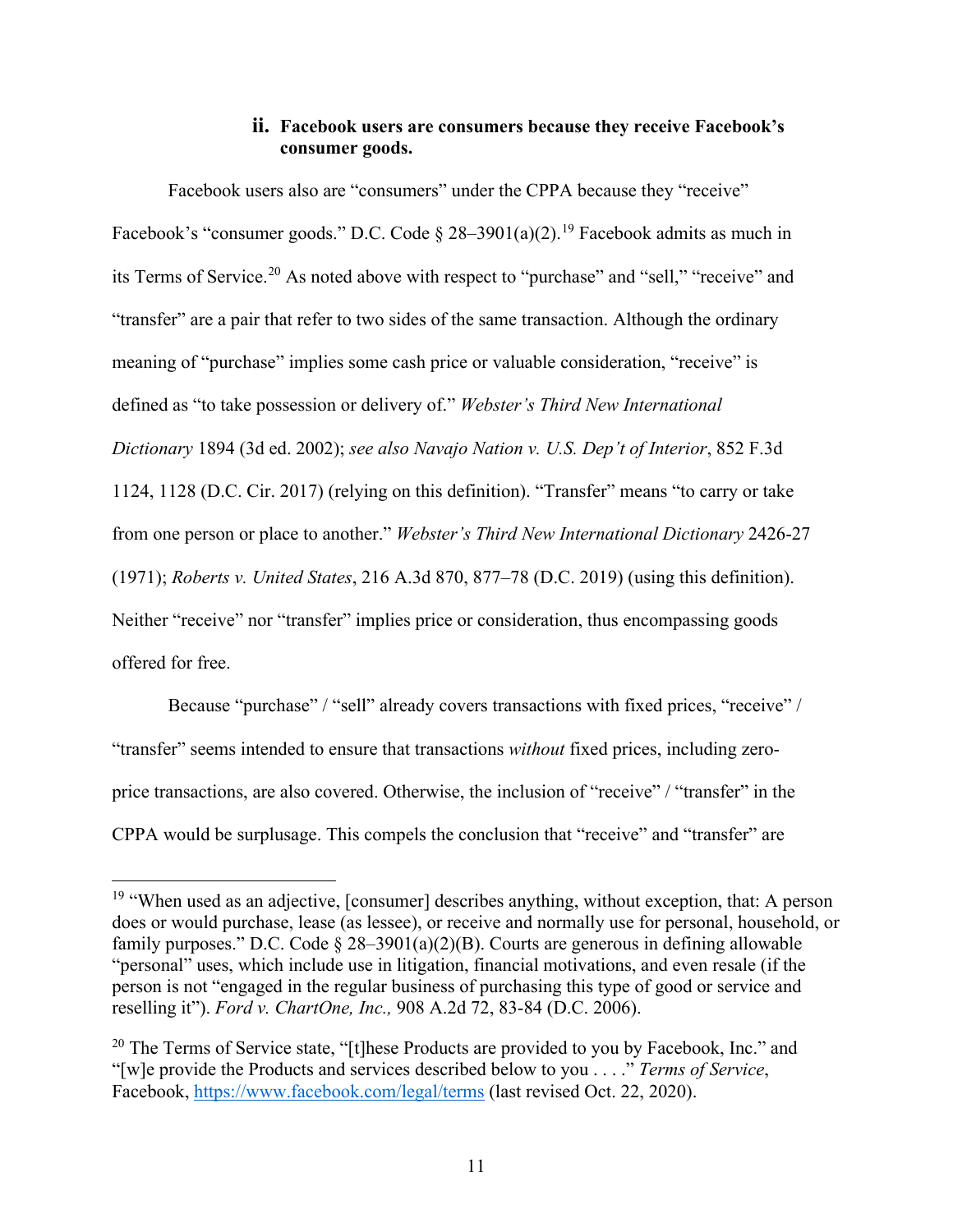intended to make clear that zero-price transactions are covered by the CPPA. Facebook users qualify as consumers because they "receive" consumer goods from Facebook, even though those products have a cash price of zero.

## **iii. Facebook users are consumers because they provide economic demand for Facebook's trade practices.**

Facebook users also are "consumers" because they provide economic demand for Facebook's trade practices and for its consumer goods and services. *See* D.C. Code § 28– 3901(a)(2); *see also Stone v. Landis Constr. Co.*, 120 A.3d 1287, 1289-90 (D.C. 2015).

User engagement drives Facebook's revenue—a staggering \$26.1 billion in first quarter 20[21](#page-23-0).<sup>21</sup> So important are users to revenue that the company calculates "average revenue per user."<sup>[22](#page-23-1)</sup> The company asserts affirmatively that "users . . . perform revenue-generating activity," $^{23}$  $^{23}$  $^{23}$  including simply engaging with the platform. $^{24}$  $^{24}$  $^{24}$  Facebook users plainly create economic demand for its products and trade practices. Therefore, Facebook users are consumers.[25](#page-23-4)

<span id="page-23-2"></span><sup>23</sup> *Id.* at 4, 9-11.

<span id="page-23-3"></span><sup>24</sup> Facebook even warns investors that its financial performance may be adversely affected by declines in user engagement. Facebook, Annual Report 13 (Form 10-K) (Jan. 27, 2021).

<span id="page-23-0"></span><sup>21</sup> FB Earnings Presentation Q1 (2021), at 8,

[https://s21.q4cdn.com/399680738/files/doc\\_financials/2021/FB-Earnings-Presentation-Q1-](https://s21.q4cdn.com/399680738/files/doc_financials/2021/FB-Earnings-Presentation-Q1-2021.pdf) [2021.pdf.](https://s21.q4cdn.com/399680738/files/doc_financials/2021/FB-Earnings-Presentation-Q1-2021.pdf)

<span id="page-23-1"></span><sup>&</sup>lt;sup>22</sup> Facebook, FB Earnings Presentation Q1 (2021), at 4.

<span id="page-23-4"></span><sup>&</sup>lt;sup>25</sup> Facebook interacts with users on both sides of its platform. Facebook provides a social network to users on one side and shows them ads purchased by advertisers occupying the conceptual space on the other side. This simply means that users *and* advertisers may qualify as consumers protected by the CPPA, not that the users do not.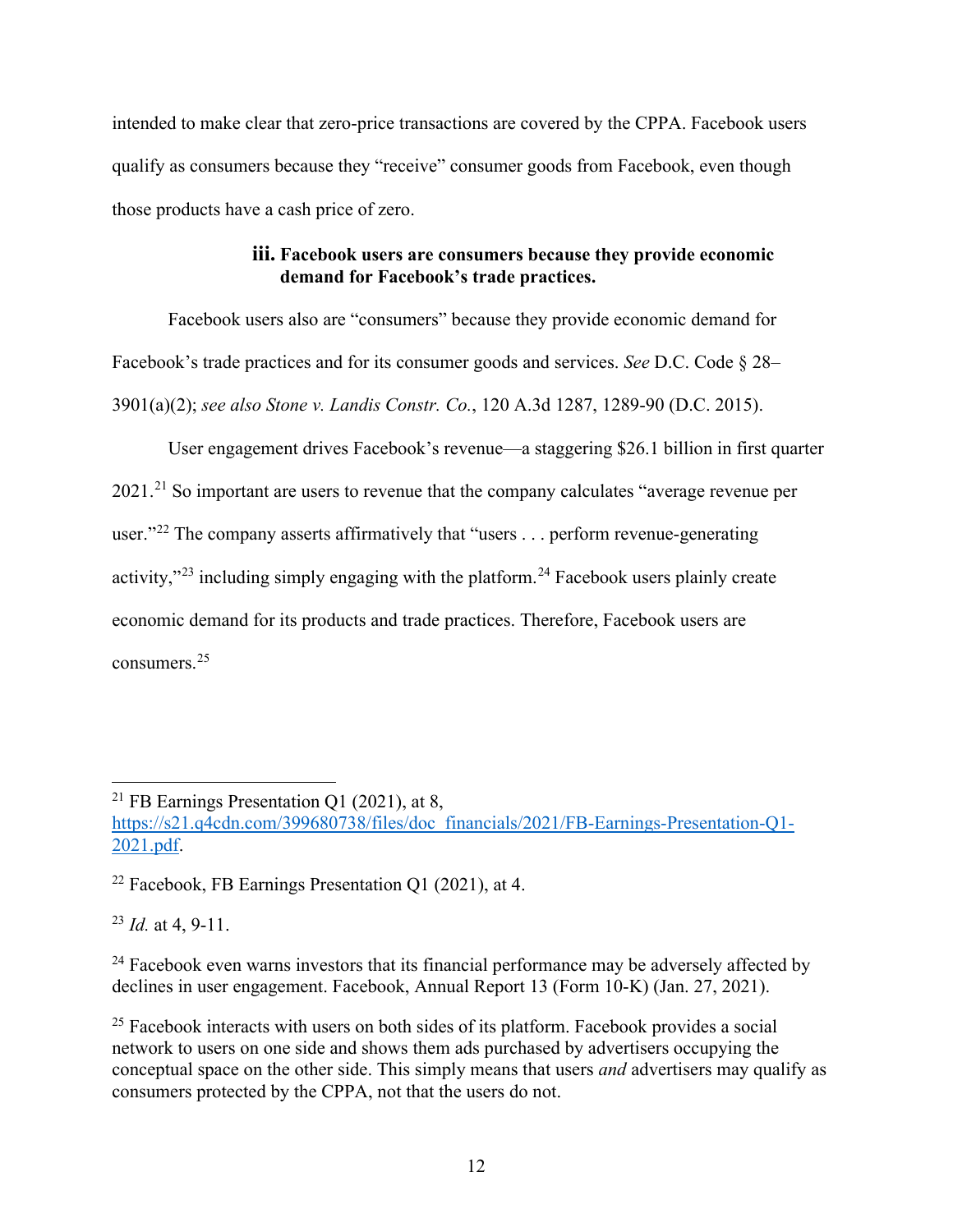#### **C. Facebook is a merchant under the CPPA.**

The CPPA defines "merchant" to include an entity that "does or would sell, lease (to), or transfer, either directly or indirectly, consumer goods or services, or a person who in the ordinary course of business does or would supply the goods or services which are or would be the subject matter of a trade practice." D.C. Code  $\S 28-3901(a)(3)$ .

Courts have interpreted this to mean any person "connected with the 'supply' side of a consumer transaction." *Save Immaculata/Dunblane, Inc. v. Immaculata Preparatory Sch., Inc.*, 514 A.2d 1152, 1159 (D.C. 1986). Facebook distributes a consumer product designed for personal use. Facebook's consumers purchase or receive its products; by logical implication and reasonable statutory construction, Facebook sells or transfers its products to its consumers. Thus, Facebook fits the definition of "merchant" under the CPPA.

Facebook meets the statutory definition for another reason as well: it holds itself out as a supplier of goods or services. Where there is evidence "suggesting [that a person] held himself out as a person who *would* supply any goods or services to [a consumer]," that person is a merchant under the definition of the CPPA. *Archie v. U.S. Bank, N.A*, 255 A.3d 1005, 1021 (D.C. 2021) (emphasis added).

Facebook does exactly this. In its Terms of Service, Facebook tells users that "[t]hese [*p*]*roducts are provided* to you by Facebook" and that "we [Facebook] *provide the* [*p*]*roducts and services* described below to you." *Terms of Service*, *supra* note 2 (emphasis added). Similarly, Facebook asserts in SEC filings that it competes to provide "connection and communication products and services to users online." Facebook, Inc., Quarterly Report (Form 10-Q) (July 28, 2021); Facebook, Inc., Annual Report (Form 10-K) (Jan. 27, 2021). These public pronouncements confirm that Facebook meets the CPPA's definition of "merchant."

13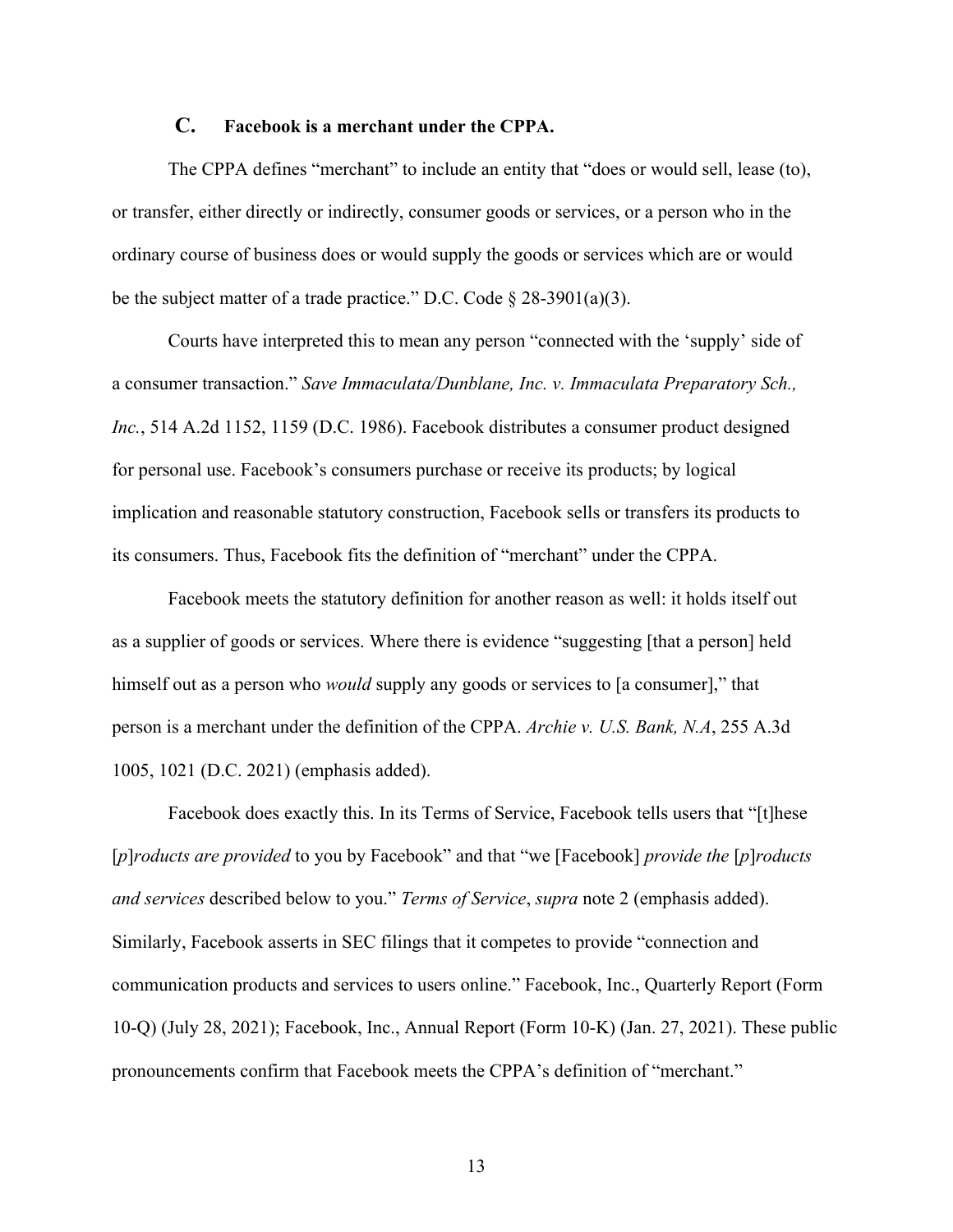#### **CONCLUSION**

Facebook and its users have a merchant-consumer relationship. Facebook and its trade practices thus fall under the purview of the CPPA. The statute provides no textual support to hold otherwise. A contrary ruling could cause ripple effects here in the District and elsewhere, encouraging other companies that offer "free" goods and services online to seek exemptions from consumer protection law. Such a result could undermine years of work by *Amici* to ensure effective protections for consumers engaging in online transactions, including the increasing number of transactions taking time, attention, and data from consumers rather than cash. This Court should expressly reject Defendants' assertion that charging a zero-cash price immunizes Facebook from scrutiny under the CPPA.

Respectfully Submitted,

#### Dated: December 6, 2021 **TYCKO & ZAVAREEI LLP**

/s/ *Kristen G. Simplicio* HASSAN A. ZAVAREEI [456161] KRISTEN G. SIMPLICIO [977556] GLENN CHAPPELL [1708506] LEORA FRIEDMAN [1735514] 1828 L Street NW, Suite 1000 Washington, DC 20036 (202) 973-0900 hzavareei@tzlegal.com ksimplicio@tzlegal.com gchappell@tzlegal.com lfriedman@tzlegal.com

*Counsel of record for Amici Curiae Consumer Reports, Public Knowledge, and Upturn*